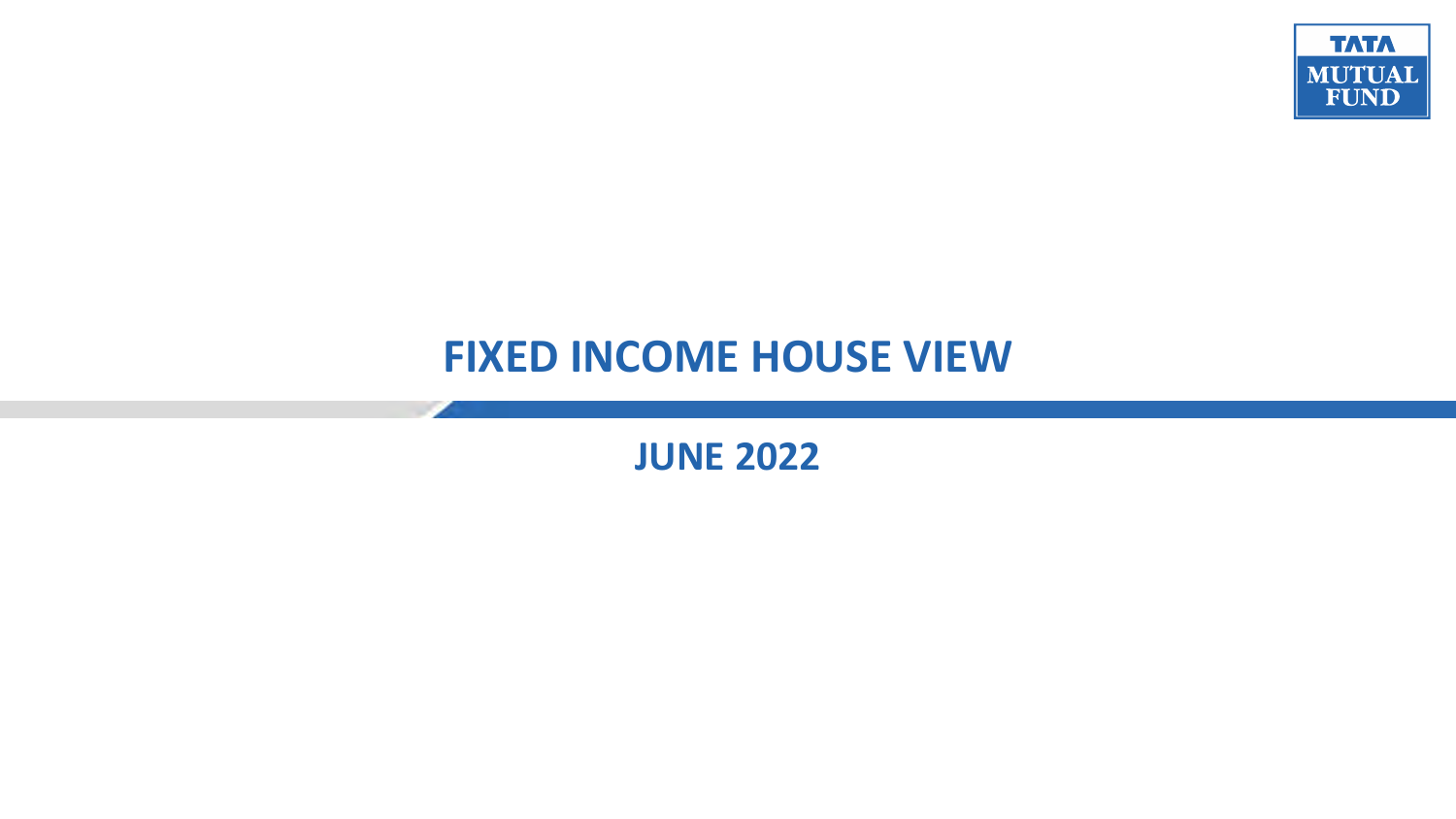

- The Monetary Policy Committee has highlighted rising inflation and is taking actions to achieve 'the medium-term target for CPI inflation of 4% within a band of +/- 2 per cent, while supporting growth.'
- The RBI MPC has unanimously maintained its accommodative stance while focusing on imminent withdrawal of accommodative stance. It is likely to move into a neutral stance in upcoming announcements.
- RBI has given importance to inflation management over GDP growth rates as it does not want the economy to slow down drastically. RBI feels lower inflation is required to support macro economic stability and ensure durable growth in the economy.

- RBI's support for the government's borrowing program is expected to be incrementally lower in the coming months. This is balanced with an intention to remove excess liquidity from the system over a multi-year period.
- RBI is expected to take measures to smoothen upward movement of the yield curve.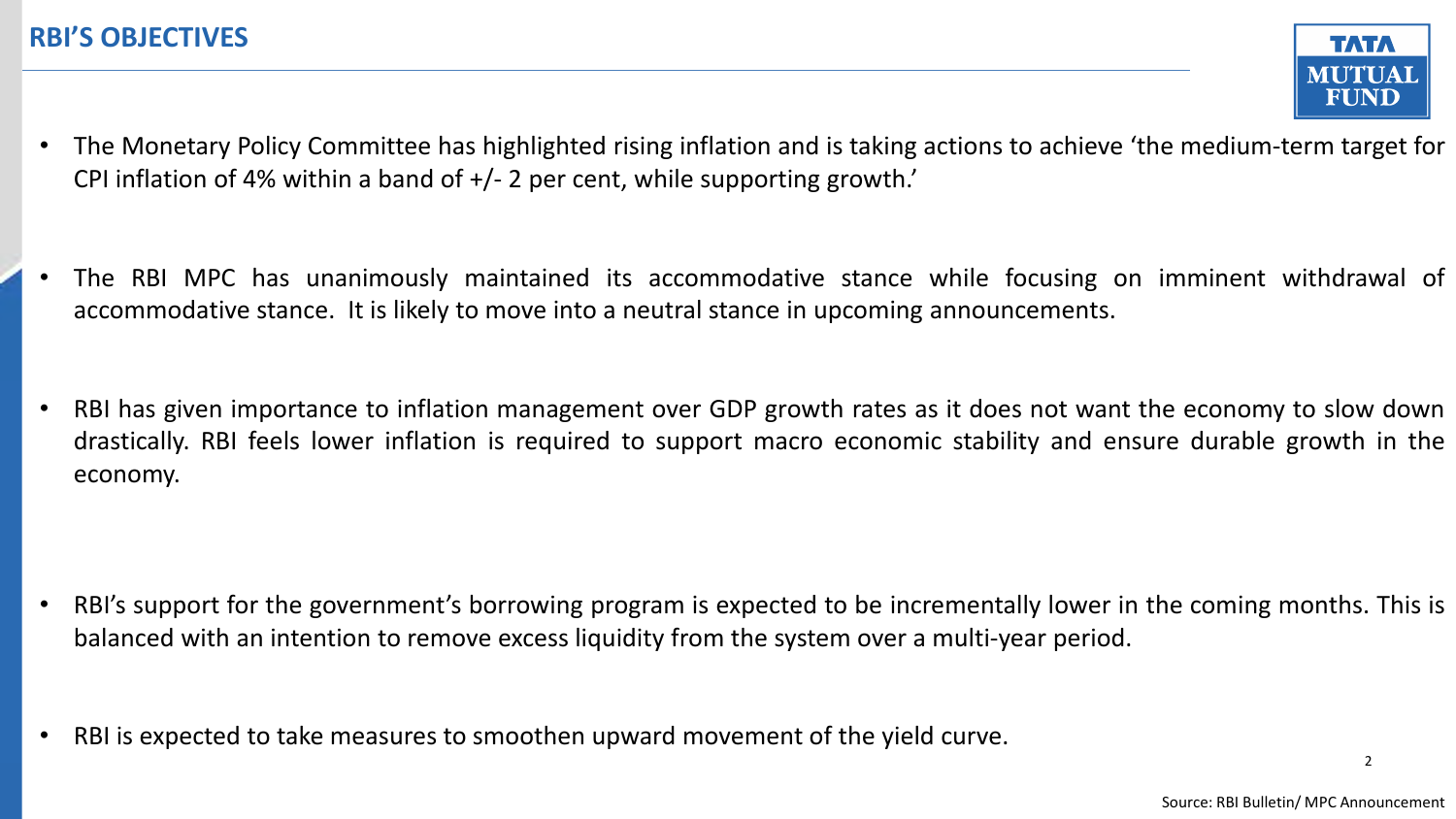- In its off-cycle meeting on 4<sup>th</sup> May, the MPC Increase the policy repo rate under the liquidity adjustment facility (LAF) by 40 bps to 4.40% with immediate effect. This has effectively reversed the excessively accommodative stance taken during the Pandemic.
- Consequently, the standing deposit facility (SDF) rate stands adjusted to 4.15% and the marginal standing facility (MSF) rate and the Bank Rate to 4.65%.
- The CRR was raised by 50 bps from 4% to 4.50%. This is likely to drain Rs.0.9 trillion of excess liquidity from the system.
- There is increasing fiscal and monetary coordination between Government and RBI to control inflation. Government has cut petrol/ Diesel excise duty, levied export duty on steel, reduce duties on coal imports to zero. The government has banned the export of wheat now to make augment domestic supply and control food inflation.

**TATA**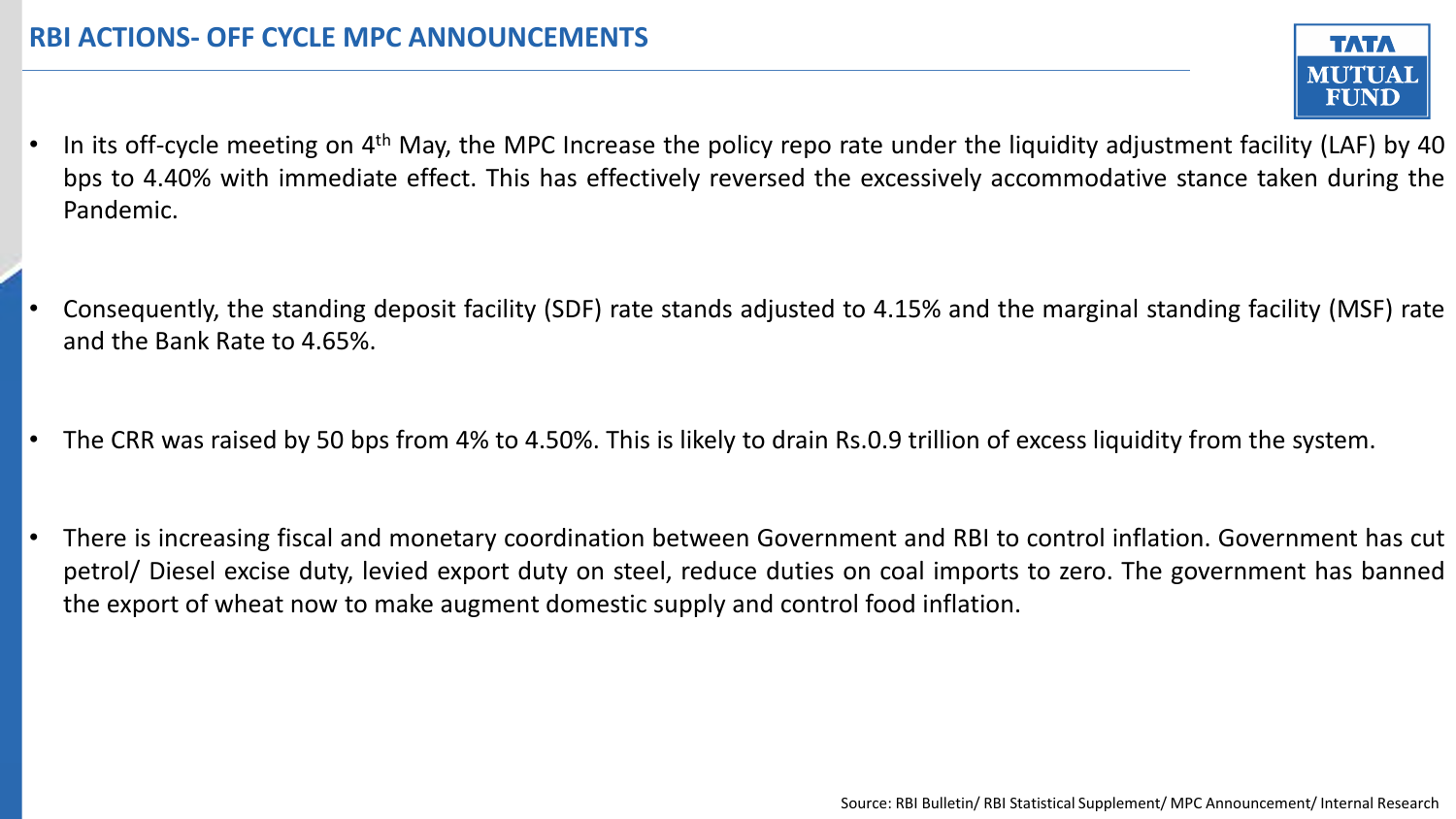

- The government borrowing program for the financial year worth  $\sim$ 14.31 Lakh crores was announced, of which  $\sim$ 60% will be executed in the first half of FY23. The government wants to front load its capex due to its multiplier effect on the economy
- RBI will limit interventions in the market to control yields as such actions would be contradictory to their objective of reducing liquidity.
- RBI holds ~USD 50 billion of forward dollar purchases over the next 2 years, which gives it some independence to follow its own monetary policy. Current forex reserve is ~\$592 billion.
- RBI is unlikely to aggressively reduce liquidity through forex, but with increasing volatility and Current Acct. Deficit, it may look to elongate the maturity of the swaps it holds. When a central banks takes an aggressive position to fight inflation through policies such as rate hikes, the currency tends to strengthen.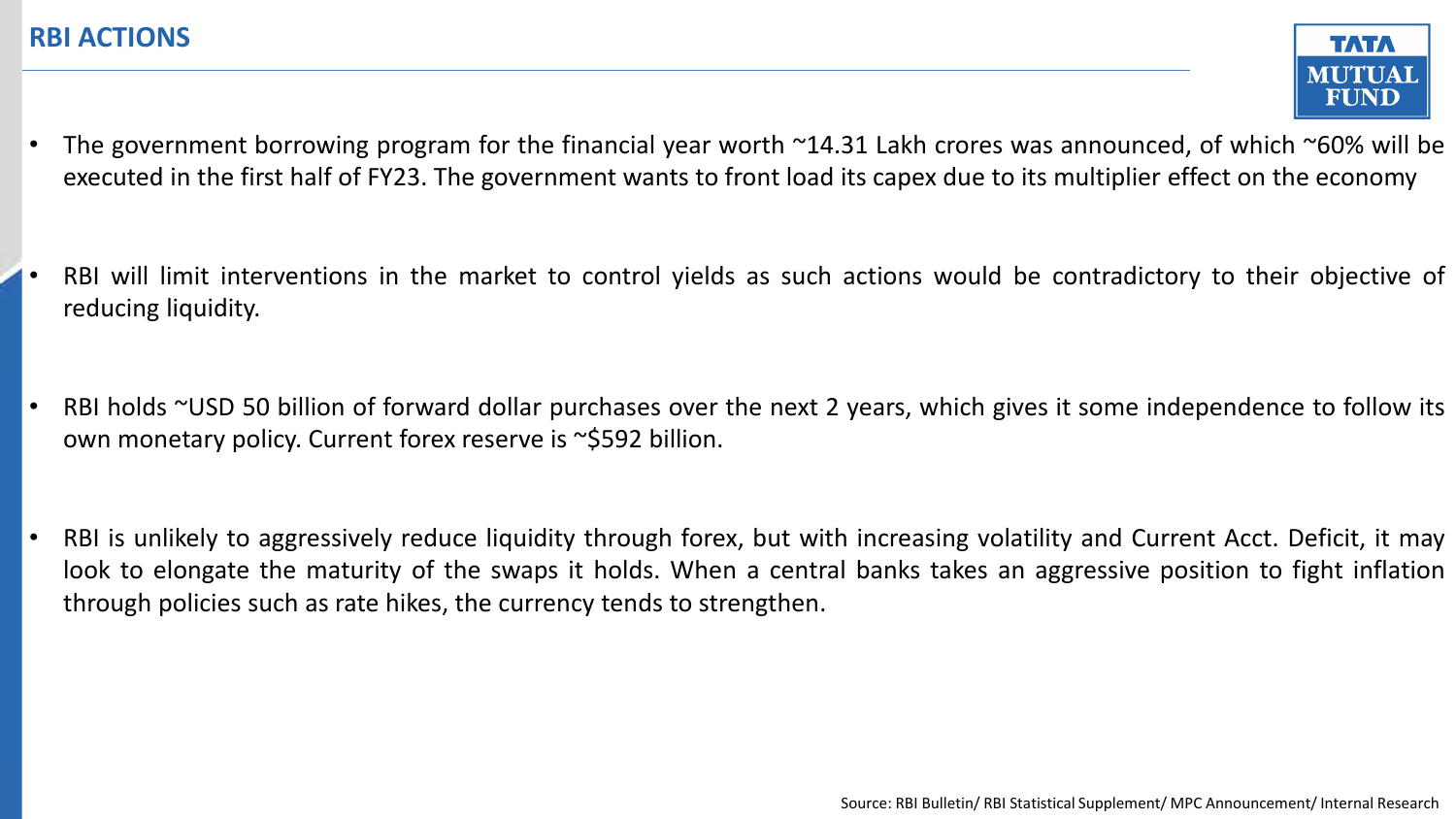### **RBI ACTIONS AND SYSTEM LIQUIDITY**





- In the beginning of FY22, the RBI injected liquidity in the markets in order to encourage economic growth.
- 5 • RBI has been taking steps to reduce systemic liquidity in order to control inflation. Systemic liquidity has reduced from a peak of ~9 lakh crores in September-21 to ~3 lakh crores in May-22.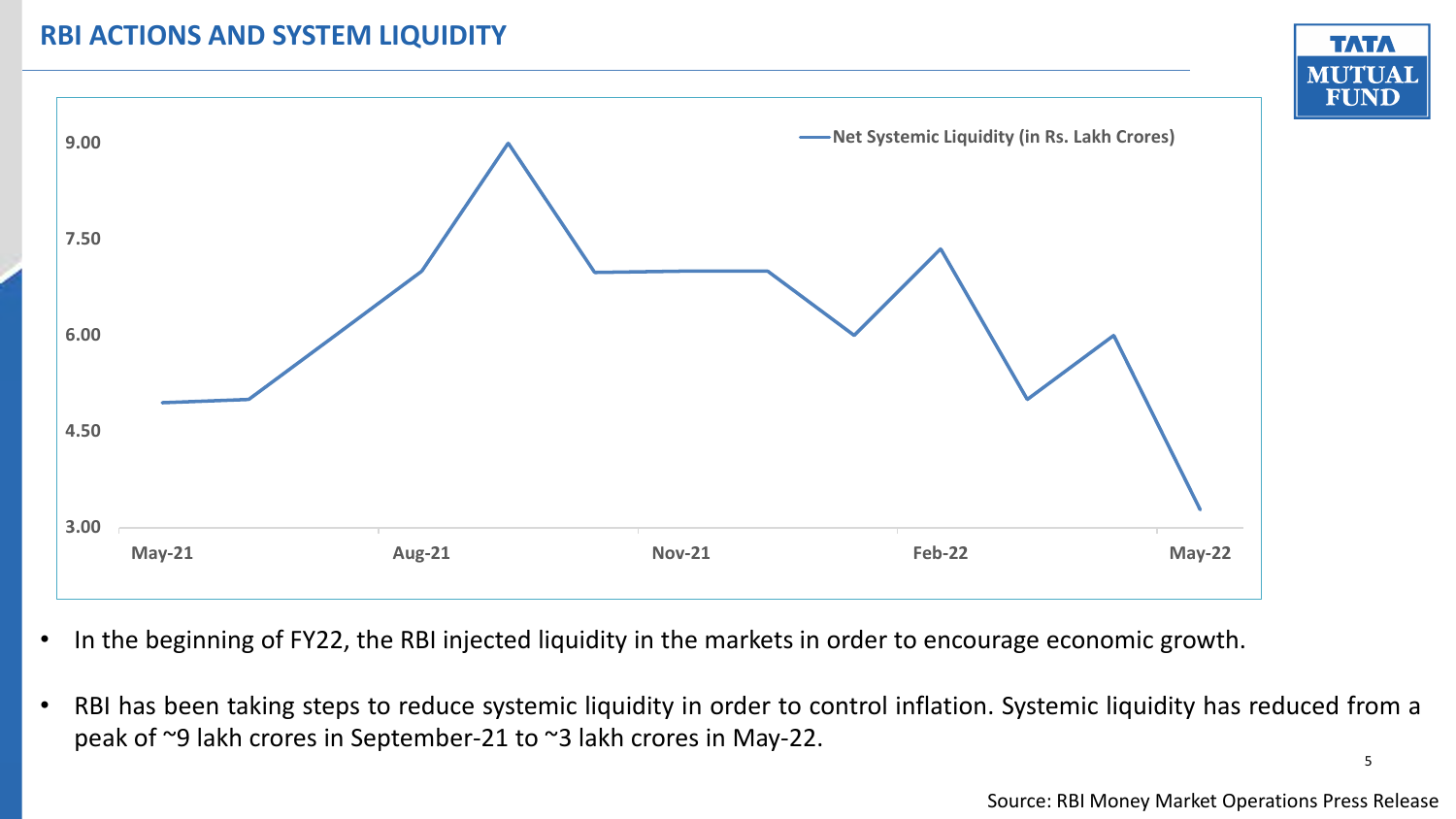

| Rates                                                                      | As on 4 <sup>th</sup> May<br>2022 | As on 8th April<br>2022 | As on 22 <sup>nd</sup> May<br>2020 | As on 27th March<br>2020 |
|----------------------------------------------------------------------------|-----------------------------------|-------------------------|------------------------------------|--------------------------|
| MSF Rate (Marginal Standing Facility)                                      | 4.65%                             | 4.25%                   | 4.25%                              | 4.65%                    |
| Repo Rate - Rate at which Banks borrow<br>from RBI                         | 4.40%                             | 4.00%                   | 4.00%                              | 4.40%                    |
| Reverse Repo Rate - Rate at which banks<br>deposit funds with RBI          | 3.35%                             | 3.35%                   | 3.35%                              | 4.00%                    |
| <b>Standing Deposit Facility (SDF)</b>                                     | 4.15%                             | 3.75%                   |                                    |                          |
| Policy Corridor - difference between<br><b>Operating Rate and MSF Rate</b> | 50                                | 50                      | 90                                 | 65                       |
| LAF Corridor - difference between<br><b>Operating Rate and SDF Rates</b>   | 25                                | 25                      | 65                                 | 40                       |

- The base operating rate changed from Reverse Repo Rate to SDF with its introduction in April-22.
- With the introduction of SDF, policy and LAF corridor narrowed significantly, after being widened considerably during the pandemic.
- RBI hiked the Repo rate and other policy rates on 4<sup>th</sup> May in response to heightened CPI inflation.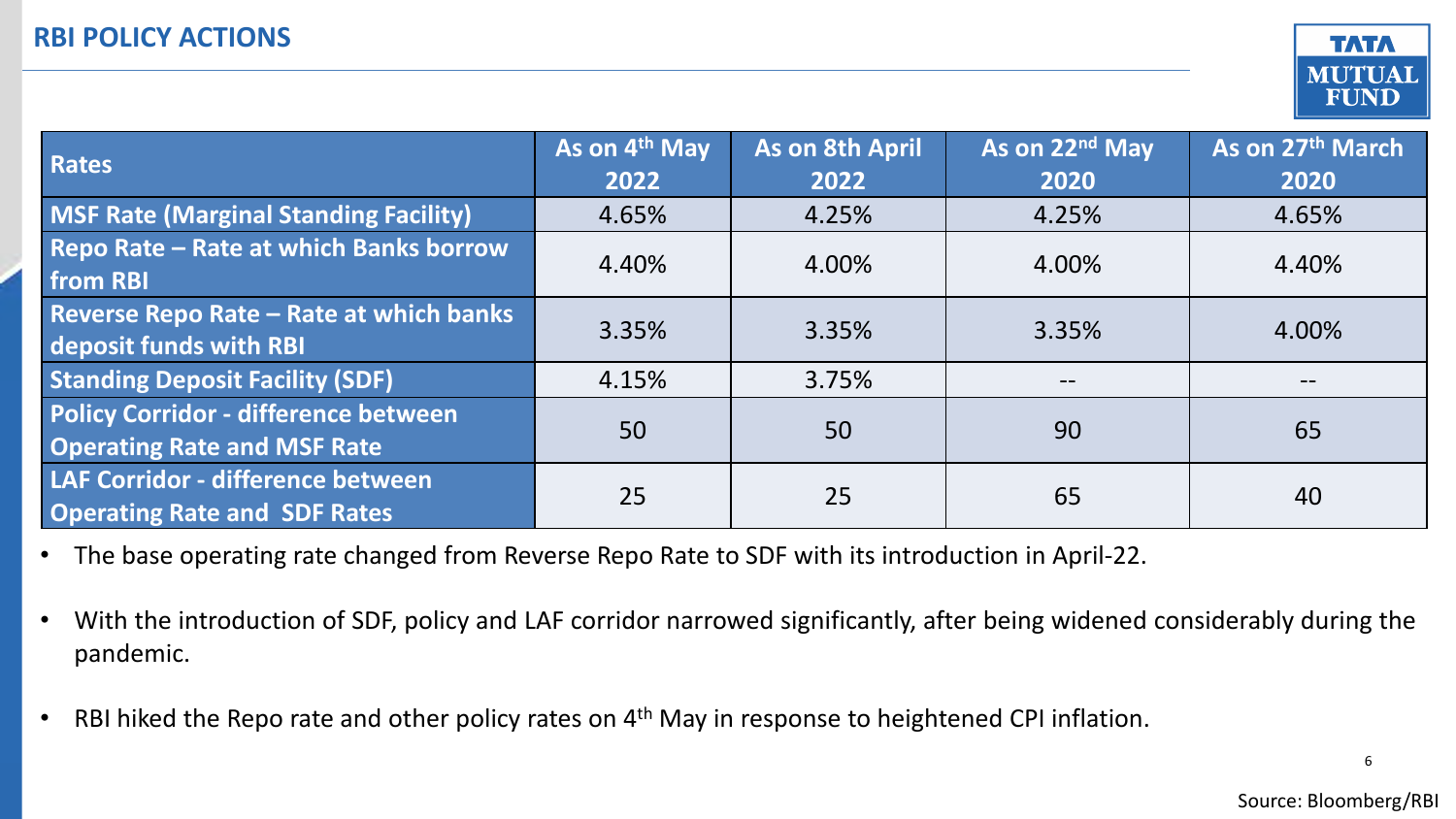#### **YIELD AND SPREAD MOVEMENTS- 6 MONTHS**





- Corporate yields in the 1–5-year segment rose by  $\sim$ 165-200 bps, while rising by ~90 bps in the 7-10-year segment.
- G-Sec yields rose by  $^{\sim}$ 155-185 bps in the 1-5-year segment, and by 100-125 bps in the 7–10-year segment.
- Spreads widened by 20 bps in the 1-year segment and  $\sim$ 10 bps in the 5-year segment.
- 7 • Spreads in the 3-year segment compressed by ~10 bps and by 20-30 bps in the 7–10-year segment.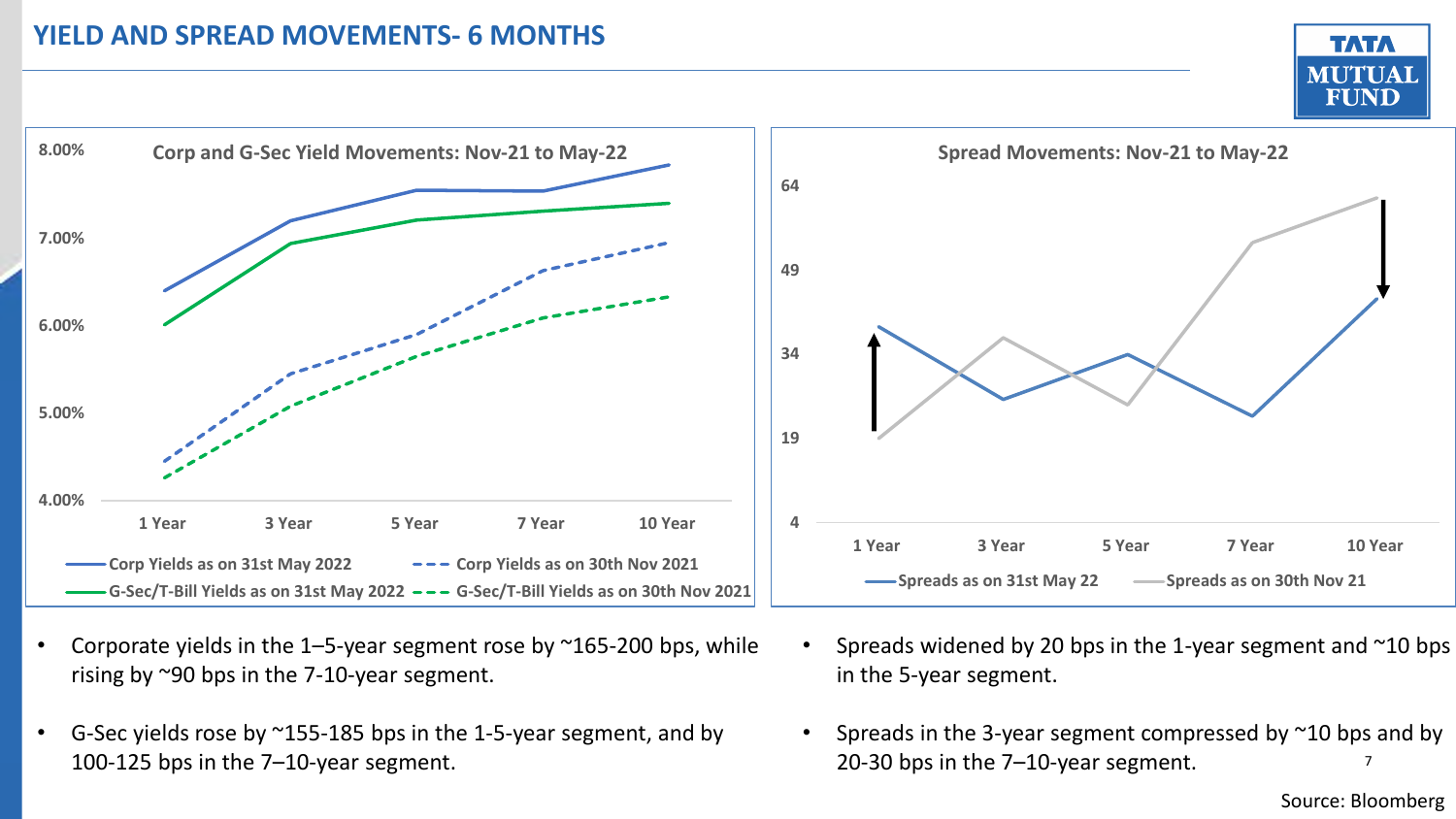#### **YIELD AND SPREAD MOVEMENTS- 12 MONTHS**





- Corp Yields in the 1-5-year segment rose by 175-210 bps. Yields in the 7-year segment rose by  $\sim$ 90 bps and by  $\sim$ 50 bps in the 10-year segment.
- G-Sec yields in the 1–5-year segment rose by  $\approx$ 130-145 bps. Yields in the 7–10-year segment rose by  $\approx$ 105 bps.
- Spreads in the 1–3-year segment compressed by 5-10 bps and by 10-30 bps in the 7-10 year segment.
- Spreads in the 5-year segment widened by  $\sim$ 15 bps.

8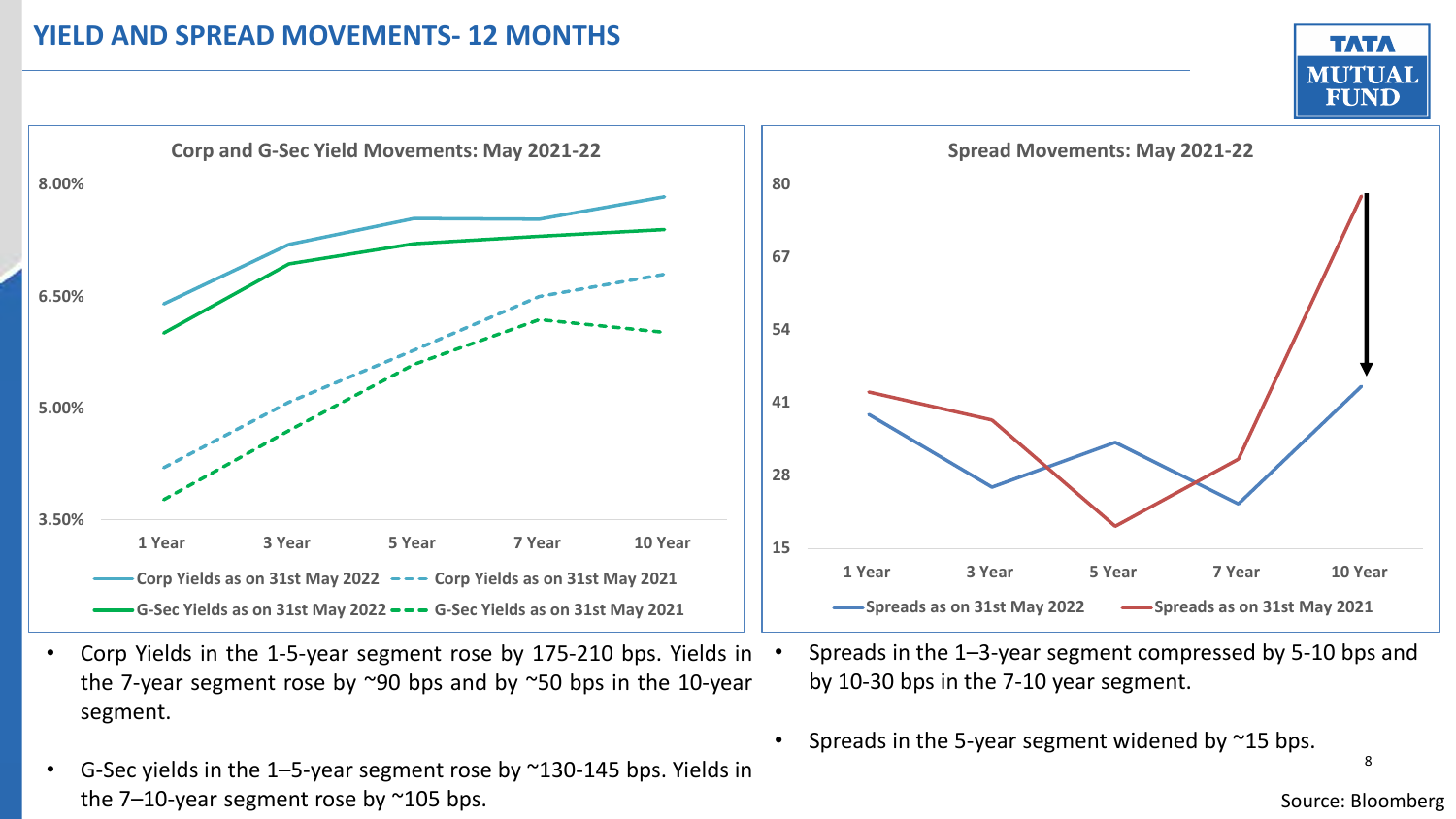

|             |                  | Corp Yields as Corp Yields as on | <b>Corp Yields as on</b> | Fall / rise in Yields: 30th Nov Fall / rise in Yields: Spreads as on Spreads as on |                  |                    |                    | Spreads as on      |
|-------------|------------------|----------------------------------|--------------------------|------------------------------------------------------------------------------------|------------------|--------------------|--------------------|--------------------|
|             | on $31st$ May 22 | <b>30th Nov 2021</b>             | <b>31st May 2021</b>     | 21 to 31st May 22 (bps)                                                            | 31st May 2021-22 | <b>31st May 22</b> | <b>30th Nov 21</b> | <b>31st May 21</b> |
| 1MCD        | 4.36%            | 3.62%                            | 3.39%                    | 74                                                                                 | 97               | 13                 | 30                 |                    |
| $1M$ CP     | 5.03%            | 3.75%                            | 3.23%                    | 128                                                                                | 180              | 80                 | 43                 | $-11$              |
| 3MCD        | 5.15%            | 3.55%                            | 3.40%                    | 160                                                                                | 175              | 25                 | 3                  |                    |
| $ 3M$ CP    | 5.33%            | 4.00%                            | 3.40%                    | 133                                                                                | 193              | 43                 | 48                 |                    |
| 6MCD        | 5.72%            | 4.05%                            | 3.72%                    | 167                                                                                | 200              | 29                 | 22                 | 12                 |
| <b>6MCP</b> | 6.13%            | 4.65%                            | 3.78%                    | 148                                                                                | 235              | 70                 | 82                 | 18                 |
| 12M CD      | 6.32%            | 4.41%                            | 4.15%                    | 191                                                                                | 217              | 41                 | 28                 | 42                 |
| $12M$ CP    | 6.65%            | 4.80%                            | 4.08%                    | 185                                                                                | 257              | 74                 | 67                 | 35                 |
| 1 Year      | 6.40%            | 4.45%                            | 4.20%                    | 195                                                                                | 220              | 39                 | 19                 | 43                 |
| 3 Year      | 7.20%            | 5.45%                            | 5.08%                    | 175                                                                                | 212              | 26                 | 37                 | 38                 |
| 5 Year      | 7.55%            | 5.90%                            | 5.78%                    | 165                                                                                | 177              | 34                 | 25                 | 19                 |
| 7 Year      | 7.54%            | 6.63%                            | 6.50%                    | 91                                                                                 | 104              | 23                 | 54                 | 31                 |
| 10 Year     | 7.84%            | 6.95%                            | 6.80%                    | 89                                                                                 | 104              | 44                 | 62                 | 78                 |

- Yields rose across maturities in the past 6 months and 1 Year periods.
- The rise was greatest in the 6 months to 3 year segments.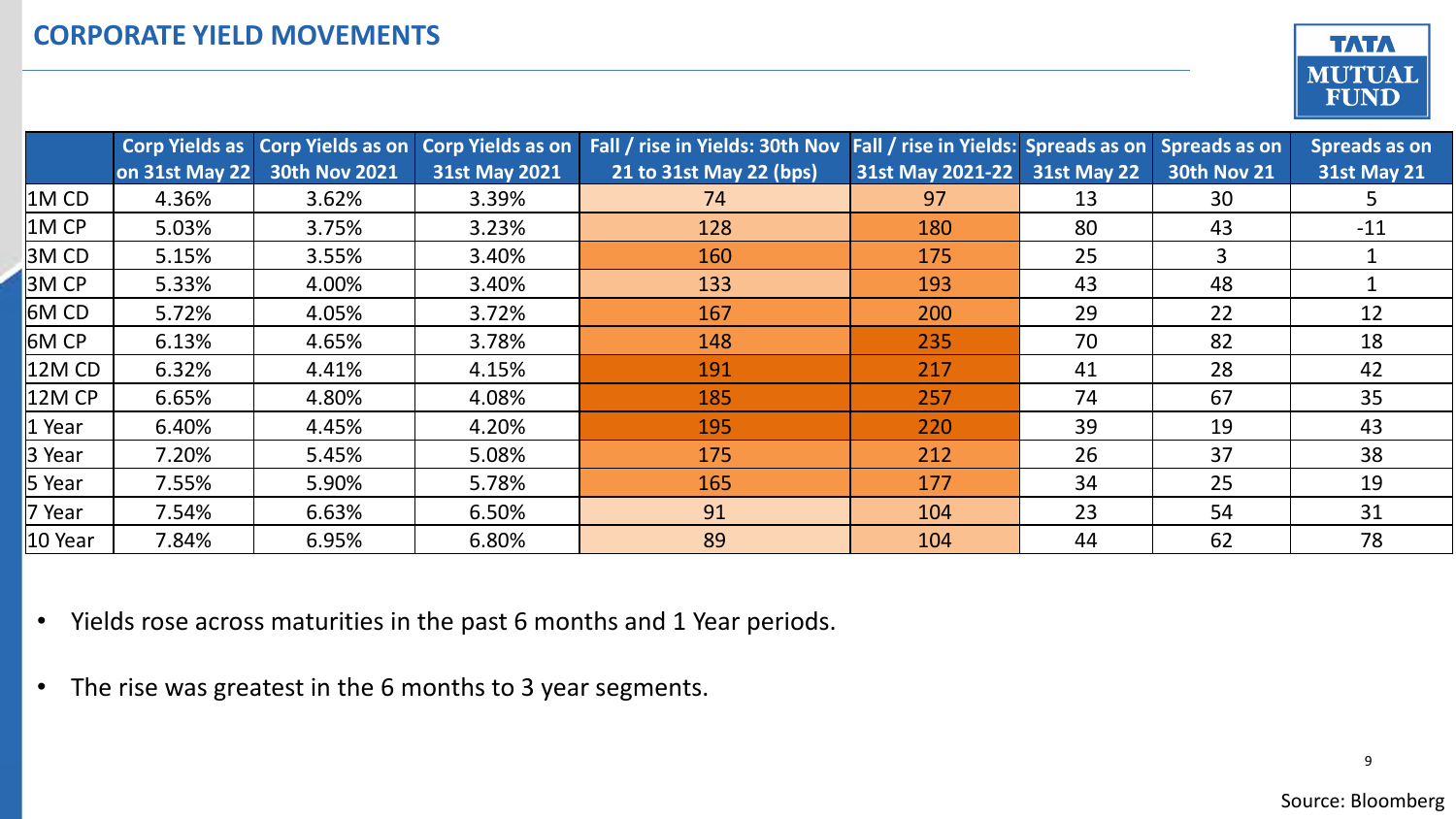### **G-SEC & T-BILL YIELD MOVEMENTS**

|                    | on 31st May 2022 | on 30th Nov 2021 | <b>31st May 2021</b> | G-Sec/T-Bill Yields as G-Sec/T-Bill Yields as G-Sec/T-Bill Yields as on Fall / rise in Yields: 30th Nov<br>21 to 31st May 22 (bps) | Fall / rise in Yields:<br>31st May 2021-22 |
|--------------------|------------------|------------------|----------------------|------------------------------------------------------------------------------------------------------------------------------------|--------------------------------------------|
| $1M$ T-Bill        | 4.23%            | 3.32%            | 3.34%                | 91                                                                                                                                 | 89                                         |
| $ 3M T-Bill $      | 4.90%            | 3.52%            | 3.39%                | 138                                                                                                                                | 151                                        |
| $ 6M T-Bill $      | 5.43%            | 3.83%            | 3.60%                | 160                                                                                                                                | 183                                        |
| $ 12M T-Bill $     | 5.91%            | 4.13%            | 3.73%                | 178                                                                                                                                | 218                                        |
| $1$ Year           | 6.01%            | 4.26%            | 3.77%                | 175                                                                                                                                | 224                                        |
| $ 3$ Year          | 6.94%            | 5.08%            | 4.70%                | 186                                                                                                                                | 224                                        |
| $5$ Year           | 7.21%            | 5.65%            | 5.59%                | 156                                                                                                                                | 162                                        |
| $ 7$ Year          | 7.31%            | 6.09%            | 6.19%                | 122                                                                                                                                | 112                                        |
| $ 10 \rangle$ Year | 7.40%            | 6.33%            | 6.02%                | 107                                                                                                                                | 138                                        |

- Yields rose across maturities in the past 6 months and 1 Year periods.
- The rise was greatest in the 6 months to 3 year segments.

**TATA** 

**MUTUAL FUND**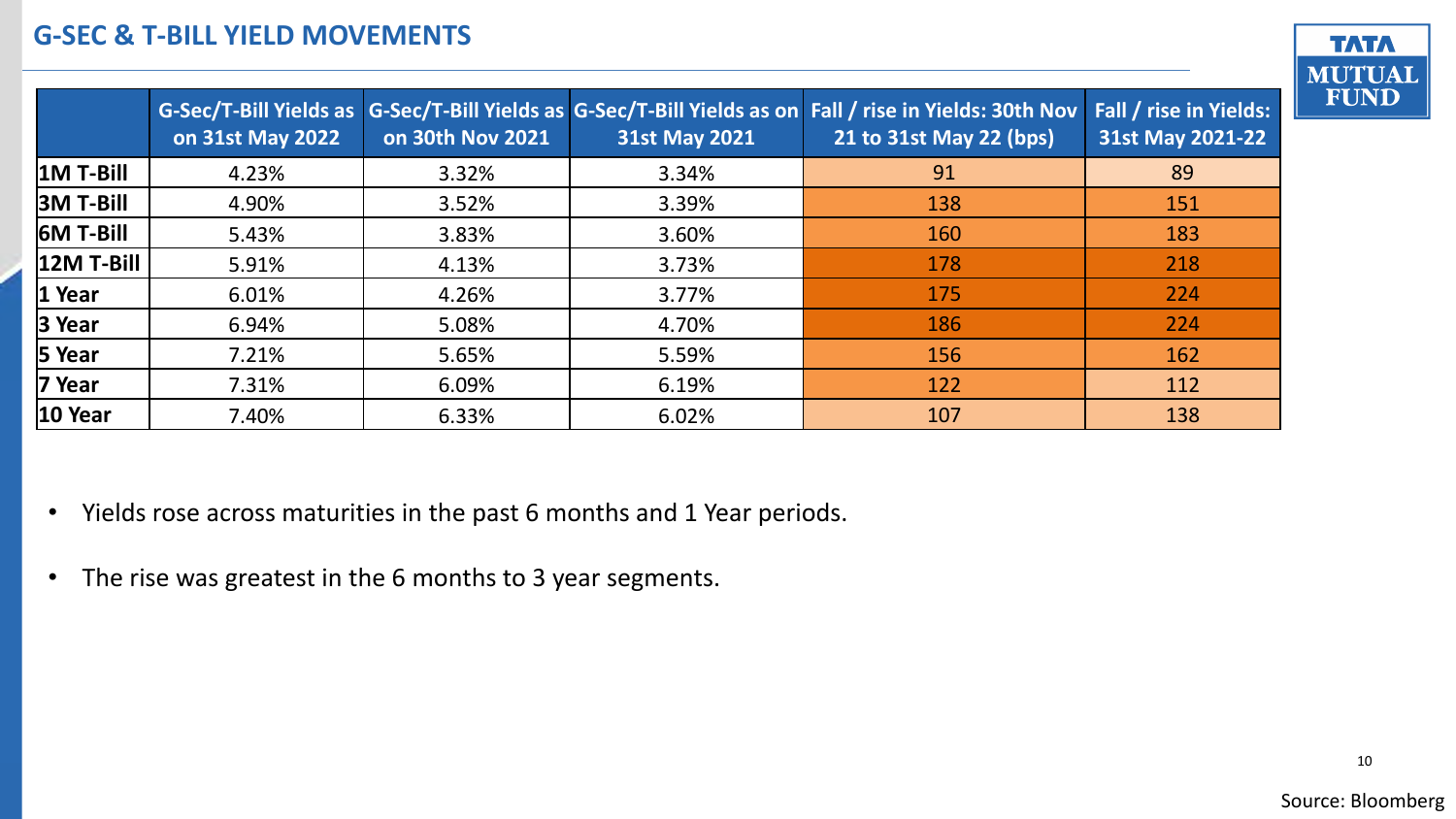

|                                    | <b>Corporate Yields</b>                                                                                                                                                                                                   | <b>G-Sec Yields</b>                                                                                                                                                                |
|------------------------------------|---------------------------------------------------------------------------------------------------------------------------------------------------------------------------------------------------------------------------|------------------------------------------------------------------------------------------------------------------------------------------------------------------------------------|
| <b>Expected</b><br><b>Movement</b> | llower systemic liquidity.                                                                                                                                                                                                | Expect corporate curve to shift upwards due to rate hikes and Expected to move up due to higher government borrowing<br>program and rate hikes.                                    |
| <b>Short End Rates</b>             | Likely to see upward movement due to lowered systemic<br>liquidity and rate hike.<br>CD yields may rise as banks resume issuing papers borrow in the short end also.<br>as overnight liquidity moves to match SDF levels. | May have some upward pressure on yields as the high<br>borrowing program means government may be compelled to                                                                      |
|                                    | Corporate bond yields may see an uptick due to increase borrowing program and rate hokes.<br>Long End Rates supply of papers in the medium term, combined with lower<br>liquidity.                                        | Long end of the yield curve expected to move up due to huge<br>Expect that 10-year yields could be in the 7.30-7.50% range.<br>If credit demand increases, yields could go higher. |
| <b>RBI Actions</b>                 | vields drifting upwards.                                                                                                                                                                                                  | RBI action of liquidity withdrawal could lead to upward pressure on yields. Lack of market intervention could also lead to                                                         |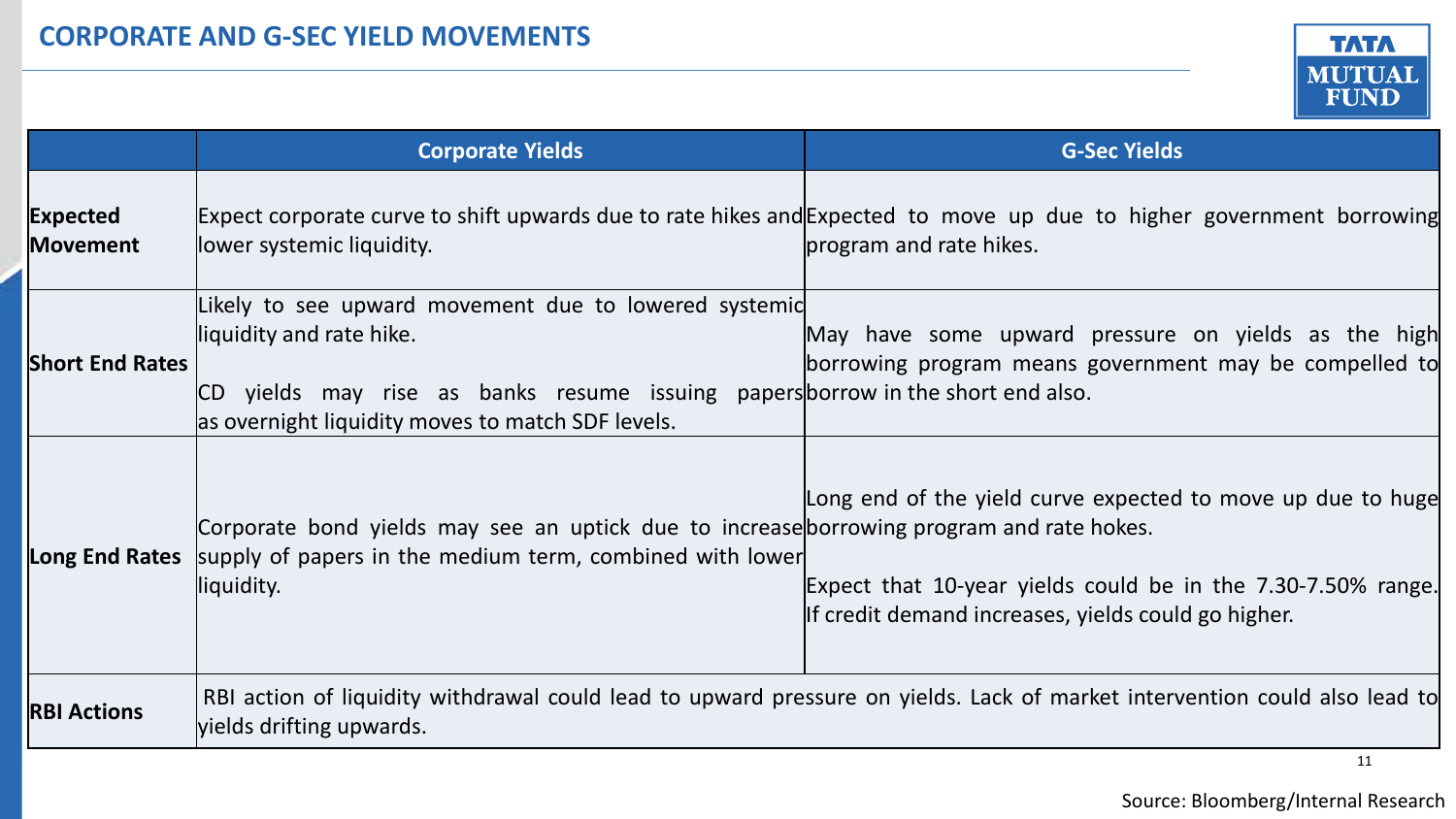- RBI is expected to cumulatively hike Repo rate by 200 bps over coming quarters. It is expected to maintain accommodative stance and focus on withdrawal of accommodation. Interest upcycle is likely to last for coming 12- 18 months.
- RBI is expected to continue to reduce excess liquidity over a multi-year period. Inflation is likely to remain sticky for an extended period.
- Government is likely to borrow a majority of its stated requirement for the year in the coming months.
- This is likely to put upward pressure on yields across the curve, with the shorter end rising to a greater extent.
- Overall, we remain neutral on debt markets and expect accruals to be major driver for return generation for next few months.
- We will continue to focus on the quality of securities across portfolios.

**TATA** MUTUAI FUND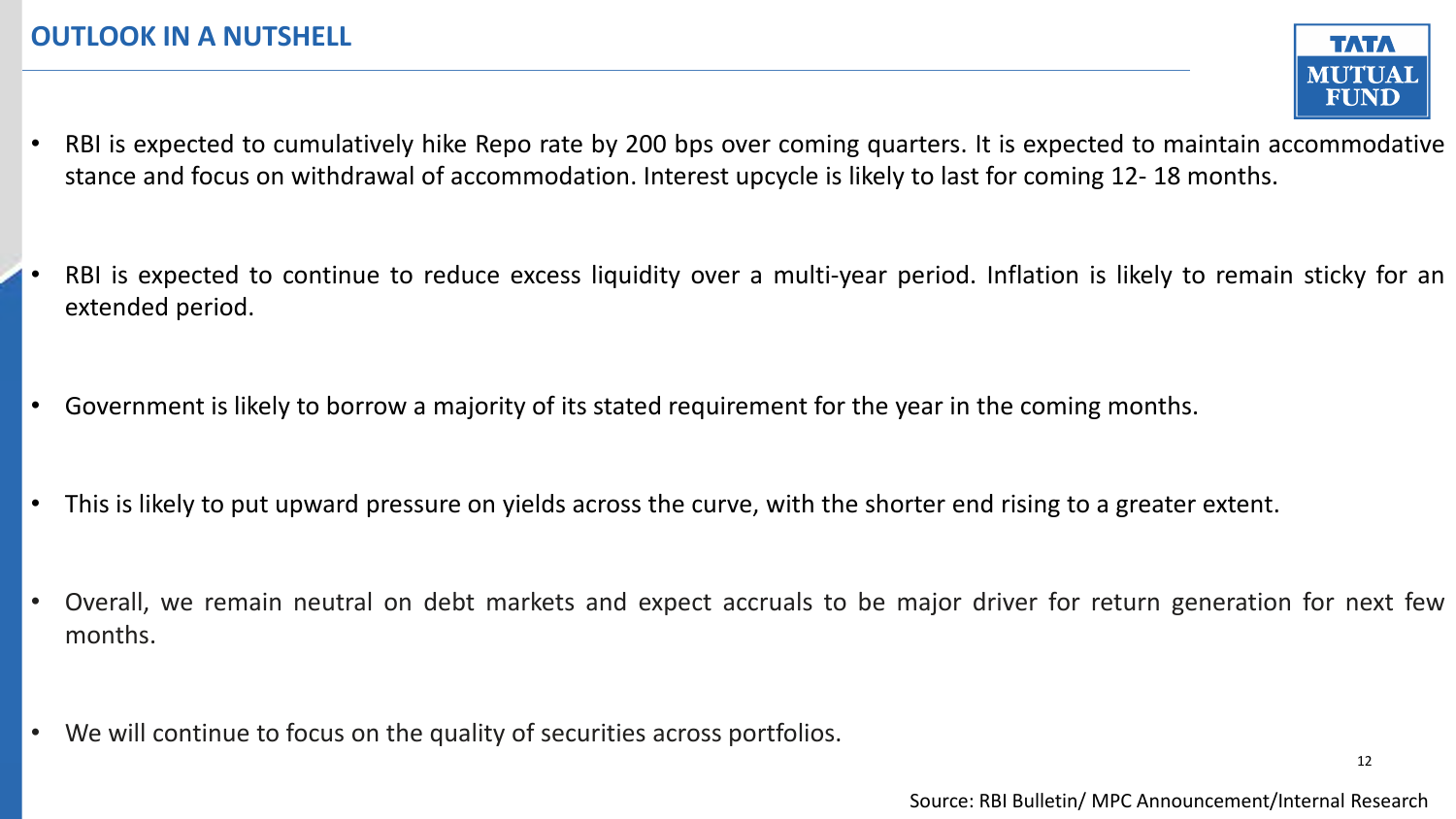

|                                                              |                                 | <b>Duration and Accrual</b>          | <b>Ratings Allocation</b> |            |                   |           |                          |                   |              |
|--------------------------------------------------------------|---------------------------------|--------------------------------------|---------------------------|------------|-------------------|-----------|--------------------------|-------------------|--------------|
| <b>Scheme Name</b>                                           | <b>Avg Maturity</b><br>in years | <b>Macaulay</b><br>Duration in years | Mod. Duration<br>in years | <b>YTM</b> | $A1+$             | Sovereign | <b>AAA</b>               | $A + A + A$       | Cash &<br>Eq |
| Tata Overnight Fund                                          | 0.003                           | 0.003                                | 0.003                     | 4.17%      | $--$              |           |                          |                   | 100          |
| Tata Liquid Fund                                             | 0.08                            | 0.08                                 | 0.08                      | 4.74%      |                   |           |                          |                   |              |
| Tata Ultra Short Term Fund                                   | 0.31                            | 0.31                                 | 0.30                      | 5.31%      | 47.38             | 24.31     | 8.61                     | 6.49              | 13.22        |
| <b>Tata Money Market Fund</b>                                | 0.38                            | 0.38                                 | 0.38                      | 5.84%      | 75.56             | 20.29     | $\overline{\phantom{m}}$ | $--$              | 4.05         |
| Tata Dynamic Bond Fund                                       | 0.42                            | 0.40                                 | 0.38                      | 5.03%      | $--$              | 16.48     | 14.29                    | 9.77              | 59.46        |
| Tata Treasury Advantage Fund                                 | 0.84                            | 0.81                                 | 0.78                      | 6.00%      | 19.36             | 20.30     | 50.44                    | $\qquad \qquad -$ | 7.87         |
| Tata Short Term Bond Fund                                    | 1.23                            | 1.06                                 | 1.03                      | 5.26%      | 19.27             | 21.82     | 52.68                    | $--$              | 2.22         |
| <b>Tata Floating Rate Fund</b>                               | 1.58                            | 1.43                                 | 1.37                      | 6.45%      | 4.88              | 22.27     | 47.19                    | 14.30             | 9.19         |
| Tata Banking & PSU Debt Fund                                 | 1.79                            | 1.23                                 | 1.59                      | 6.50%      | $-$               | 14.59     | 78.50                    | $- -$             | 6.91         |
| Tata Corporate Bond Fund                                     | 1.79                            | 1.60                                 | 1.50                      | 6.33%      | $--$              | 18.12     | 77.87                    | $--$              | 4.01         |
| Tata Gilt Securities Fund                                    | 1.84                            | 1.67                                 | 1.59                      | 6.63%      | $--$              | 83.41     | $\overline{\phantom{a}}$ | $\qquad \qquad -$ | 16.59        |
| Tata Medium Term Fund                                        | 2.75                            | 2.37                                 | 2.25                      | 7.38%      | $- -$             | 20.61     | 57.39                    | 16.87             | 5.79         |
| Tata Nifty SDL Plus AAA PSU Bond<br>Dec 2027 6040 Index Fund | 5.13                            | 4.23                                 | 4.03                      | 7.26%      | $\qquad \qquad -$ | 62.72     | 32.25                    | $--$              | 5.03         |
| Tata Income Fund                                             | 5.63                            | 4.34                                 | 4.06                      | 6.98%      | $\qquad \qquad -$ | 19.89     | 66.47                    | $--$              | 13.64        |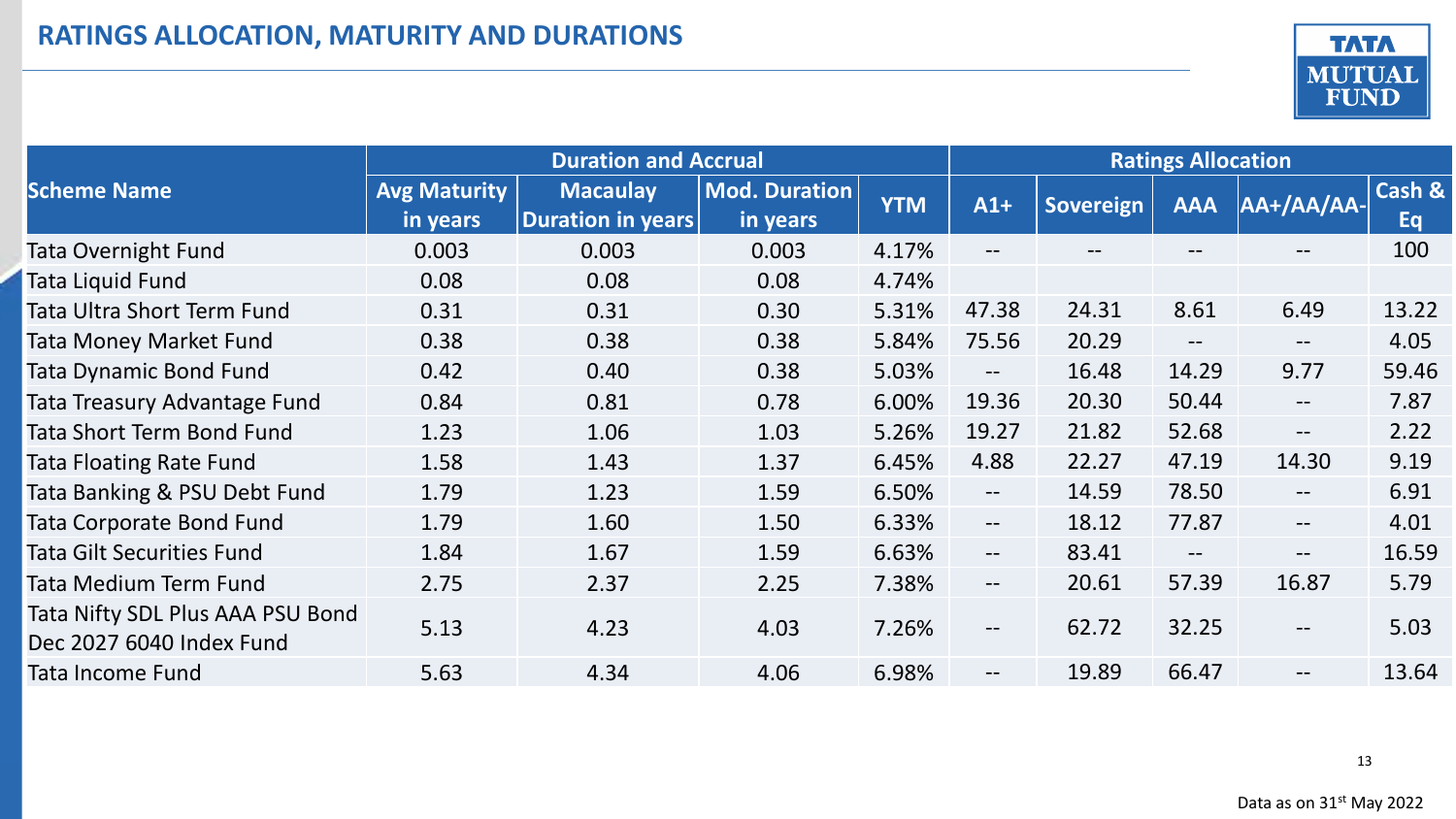

|                                   | <b>Instrument Allocation</b> |           |                          |            |               | <b>Maturity Profile</b> |        |             |              |              |                   |              |                 |
|-----------------------------------|------------------------------|-----------|--------------------------|------------|---------------|-------------------------|--------|-------------|--------------|--------------|-------------------|--------------|-----------------|
| <b>Scheme Name</b>                | <b>Bonds &amp;</b>           | <b>CD</b> | <b>CP</b>                | Gilt &     | <b>T-Bill</b> | <b>FRB</b>              | Cash & | $0-1$       | $1-3$        | $3-5$        | $5 - 7$           | $7 - 10$     | <b>Above 10</b> |
|                                   | <b>Debentures</b>            |           |                          | <b>SDL</b> |               |                         | Eq     | <b>Year</b> | <b>Years</b> | <b>Years</b> | <b>Years</b>      | <b>Years</b> | <b>Years</b>    |
| <b>Tata Overnight Fund</b>        |                              | --        | $- -$                    | --         | --            | $\qquad \qquad -$       | 100    | 100         | $- -$        | --           | $- -$             | --           |                 |
| <b>Tata Liquid Fund</b>           | 0.40                         | 10.38     | 58.17                    | 8.16       | 15.98         | $\qquad \qquad -$       | 6.90   | 100         | $- -$        | $- -$        | $- -$             | --           | --              |
| <b>Tata Dynamic Bond Fund</b>     | 24.06                        | $--$      | $--$                     | 16.48      | $---$         | $--$                    | 59.46  | 84.48       | 13.70        | $--$         | $- -$             | $- -$        | --              |
| Tata Ultra Short Term Fund        | 13.27                        | 26.29     | 21.09                    | 0.14       | 24.17         | 1.83                    | 13.22  | 86.89       | 3.63         | --           | $\qquad \qquad -$ | --           | --              |
| <b>Tata Money Market Fund</b>     | $\qquad \qquad -$            | 19.69     | 55.87                    | 5.83       | 14.56         | $--$                    | 4.06   | 100         | $-$          | --           | $- -$             | --           | --              |
| <b>Tata Treas. Advantage Fund</b> | 44.75                        | 7.03      | 12.33                    | 15.78      | 4.52          | 5.69                    | 13.93  | 68.63       | 29.59        | $--$         | $- -$             | --           |                 |
| <b>Tata Short Term Bond Fund</b>  | 48.40                        | 18.03     | 1.24                     | 18.75      | 3.07          | 4.28                    | 6.23   | 48.99       | 34.91        | 12.22        | 0.23              | 1.64         | 0.01            |
| <b>Tata Floating Rate Fund</b>    | 24.78                        | $- -$     | $\overline{\phantom{m}}$ | 22.27      | $- -$         | 41.59                   | 11.36  | 19.10       | 72.09        | $- -$        | $- -$             | --           | 6.64            |
| <b>Tata Gilt Securities Fund</b>  | $\qquad \qquad -$            | $- -$     | $\overline{\phantom{m}}$ | 30.97      | 52.44         | $\qquad \qquad -$       | 16.58  | 69.02       | 15.40        | 8.49         | 4.19              | 2.03         |                 |
| Tata Banking & PSU Debt Fund      | 78.50                        | $- -$     | $\qquad \qquad -$        | 14.59      | $- -$         | $\qquad \qquad -$       | 6.93   | 27.22       | 60.01        | 1.38         | $---$             | 5.87         |                 |
| <b>Tata Corporate Bond Fund</b>   | 77.87                        | --        | $--$                     | 18.12      | $---$         | $\qquad \qquad -$       | 4.02   | 18.30       | 70.41        | 5.72         | $---$             | 3.38         |                 |
| Tata Medium Term Fund             | 66.25                        | $- -$     | $\qquad \qquad -$        | 20.61      | $---$         | 7.34                    | 5.79   | 13.53       | 41.27        | 25.55        | 4.62              | 5.16         | 7.34            |
| Tata Income Fund                  | 66.47                        | --        | $--$                     | 19.89      | $--$          | $--$                    | 13.64  | 20.96       | --           | 9.37         | 27.13             | 38.40        | 1.42            |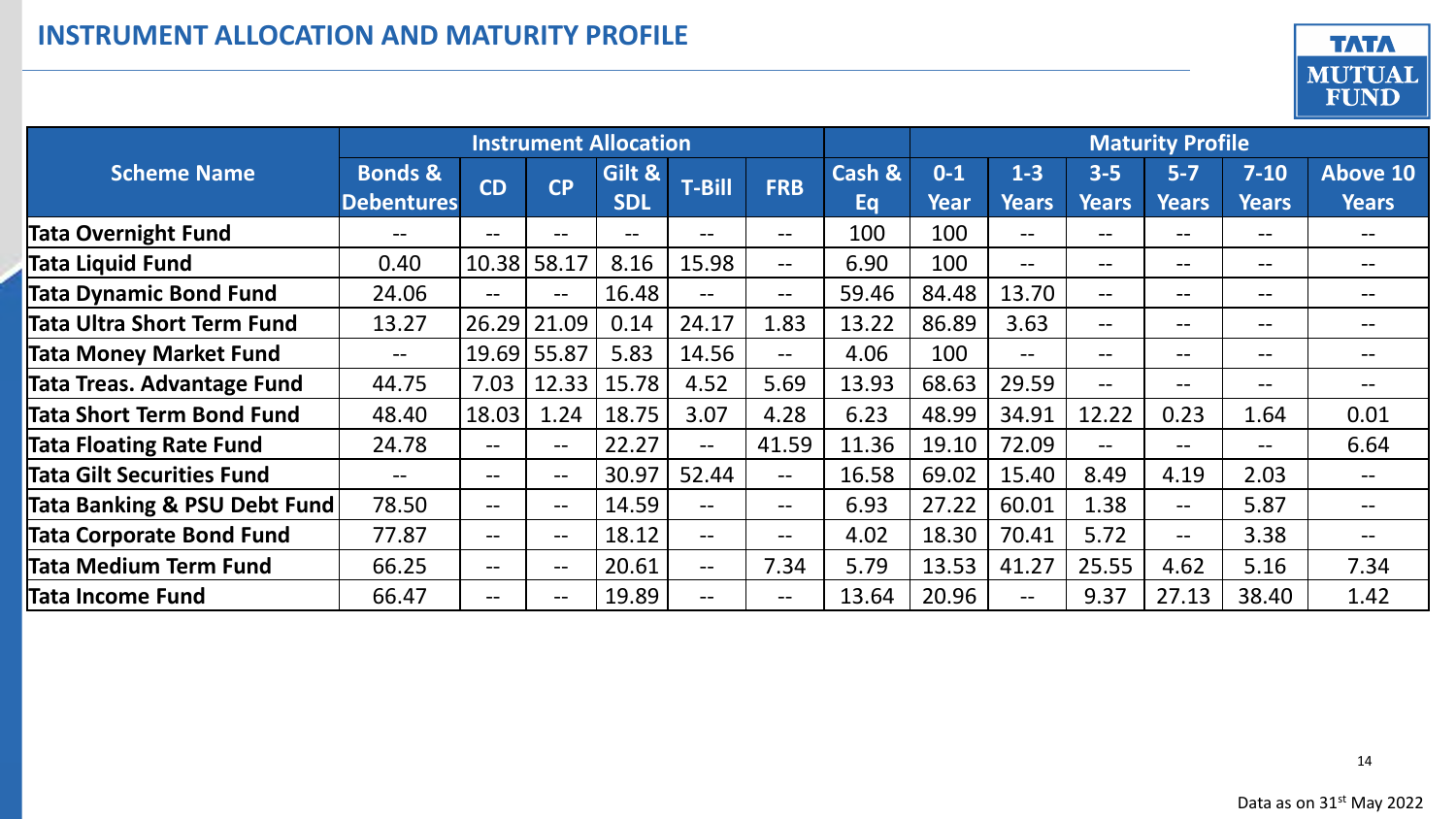• **Playing it Safe**: Selective on credit.



- **Lower Maturity**: Investors should look to invest in funds having average maturity of 1-2 years and lower to capture accrual returns and minimize mark to market losses in rising interest rate environment.
- **Higher Quality**: We advise investors to invest in high quality portfolio depending on the time horizon to get the underlying accrual of the portfolios.
- **Floating Rate Funds** could be used for investment horizons of 6 months and above.
- **Short Duration Funds, Banking & PSU Debt Funds and Corporate Bond Funds** may be preferred for investment horizons of 1-2-years.
- For short term parking of surplus funds, investors can look at **Ultra Short Term Funds**, **Money Market Funds** and **Low Duration Debt Funds**

**There are no assured or guaranteed returns under any of the mutual fund schemes**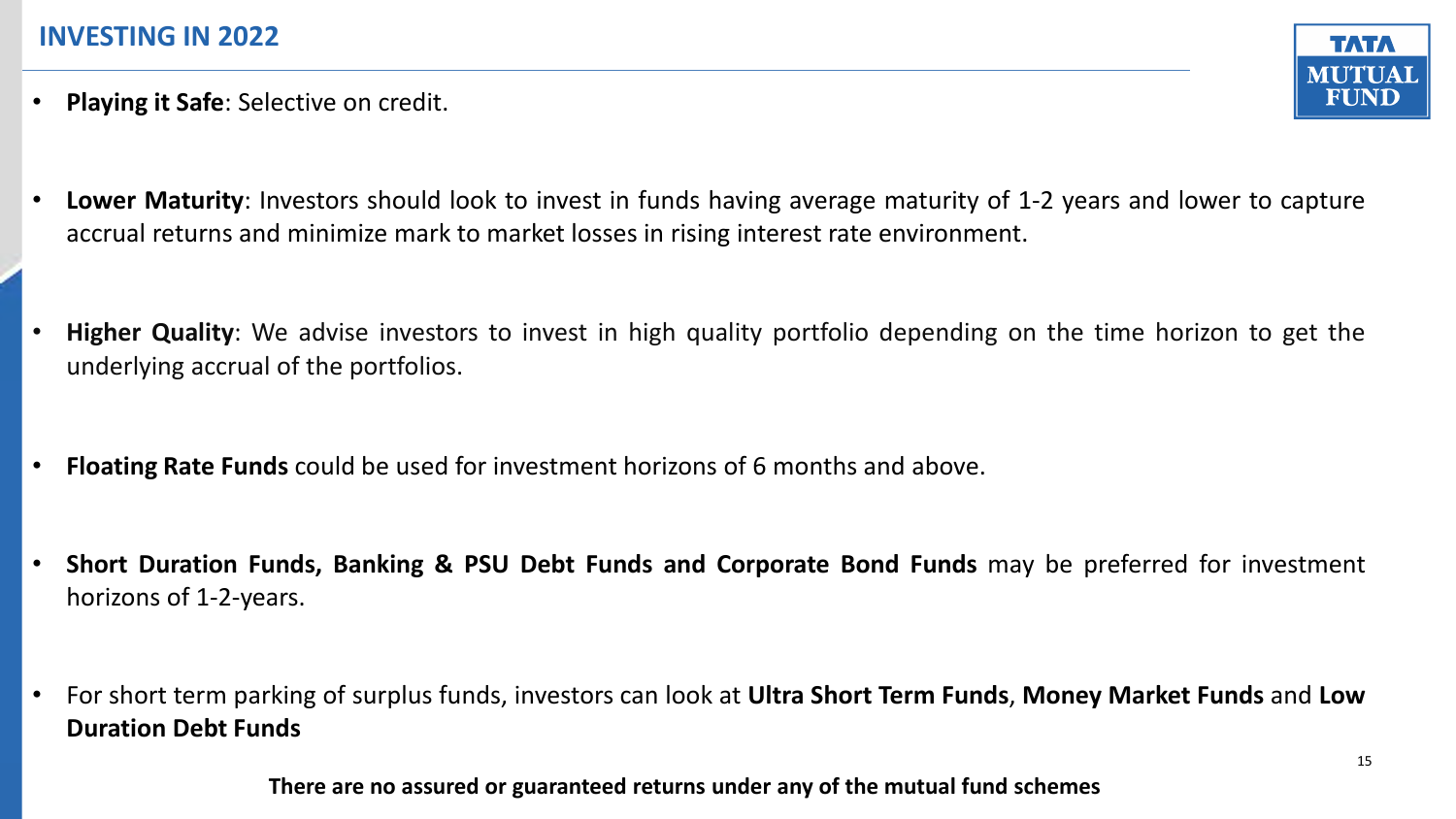

| <b>RISK DISCLOSURES</b>                                                                                                                                                                                                            |                                           |                               |
|------------------------------------------------------------------------------------------------------------------------------------------------------------------------------------------------------------------------------------|-------------------------------------------|-------------------------------|
| <b>Tata Money Market Fund</b>                                                                                                                                                                                                      |                                           |                               |
| (An open ended debt scheme investing in money market instruments. A Relatively Low                                                                                                                                                 |                                           |                               |
| Interest Rate Risk and Moderate Credit Risk.)                                                                                                                                                                                      |                                           |                               |
|                                                                                                                                                                                                                                    |                                           |                               |
| This product is suitable for investors who are seeking*:                                                                                                                                                                           | <b>RISK - O - METER</b>                   |                               |
| •Regular Income Over Short Term.                                                                                                                                                                                                   | Investors understand that their principal | <b>RISK - O - METER</b>       |
| l•Investment in Money Market Instruments.                                                                                                                                                                                          | will be at Moderate Risk                  |                               |
|                                                                                                                                                                                                                                    | <b>Scheme Risk-O-Meter</b>                | <b>Benchmark Risk-O-Meter</b> |
| (It may be noted that risk-o-meter specified above is based on the scheme characteristics. The same shall be updated in accordance with provisions of SEBI circular dated October 5, 2020 on Product<br>schemes on ongoing basis.) |                                           |                               |
| <b>Potential Risk Class</b>                                                                                                                                                                                                        |                                           |                               |

(It may be noted that risk-o-meter specified above is based on the scheme characteristics. The same shall be updated in accordance with provisions of SEBI circular dated October 5, 2020 on Product labelling in mutual fund schemes on ongoing basis.)

| <b>Potential Risk Class</b>                                                               |  |                                 |                    |       |                        |
|-------------------------------------------------------------------------------------------|--|---------------------------------|--------------------|-------|------------------------|
| Credit Risk $\rightarrow$<br>Interest Rate Risk J                                         |  | <b>Relatively Low (Class A)</b> |                    |       | <b>Relatively High</b> |
|                                                                                           |  |                                 | Moderate (Class B) |       | (Class C)              |
| <b>Relatively Low (Class I)</b>                                                           |  |                                 |                    | $B-I$ |                        |
| <b>Moderate (Class II)</b>                                                                |  |                                 |                    |       |                        |
| <b>Relatively High (Class III)</b>                                                        |  |                                 |                    |       |                        |
| <b>Tata Short Term Bond Fund</b>                                                          |  |                                 |                    |       | Moderately             |
| (An open ended short term debt scheme investing in instruments with Macaulay duration     |  | Moderate                        | <b>Max</b>         |       | High<br>Migh           |
| between 1 year and 3 years (Refer to page no. 15 of SID). A Relatively High Interest Rate |  | Loaderate                       |                    |       |                        |
| $\overline{D}_{\text{old}}$                                                               |  |                                 |                    |       |                        |

| Tata Short Term Bond Fund |  |  |  |
|---------------------------|--|--|--|
|---------------------------|--|--|--|

| (An open ended short term debt scheme investing in instruments with Macaulay duration     |
|-------------------------------------------------------------------------------------------|
| between 1 year and 3 years (Refer to page no. 15 of SID). A Relatively High Interest Rate |
| <b>Risk and Moderate Credit Risk.)</b>                                                    |

This product is suitable for investors who are seeking\*:

•Regular Fixed Income for Short Term.

•Investment in Debt / Money Market instruments / GovernmentSecurities.



| __<br><b>Potential Risk Class</b>                      |                                 |                    |                        |  |  |  |
|--------------------------------------------------------|---------------------------------|--------------------|------------------------|--|--|--|
| Credit Risk $\rightarrow$<br><b>Interest Rate Risk</b> | <b>Relatively Low (Class A)</b> | Moderate (Class B) | <b>Relatively High</b> |  |  |  |
|                                                        |                                 |                    | (Class C)              |  |  |  |
| <b>Relatively Low (Class I)</b>                        |                                 |                    |                        |  |  |  |
| Moderate (Class II)                                    |                                 |                    |                        |  |  |  |
| <b>Relatively High (Class III)</b>                     |                                 | $B-III$            |                        |  |  |  |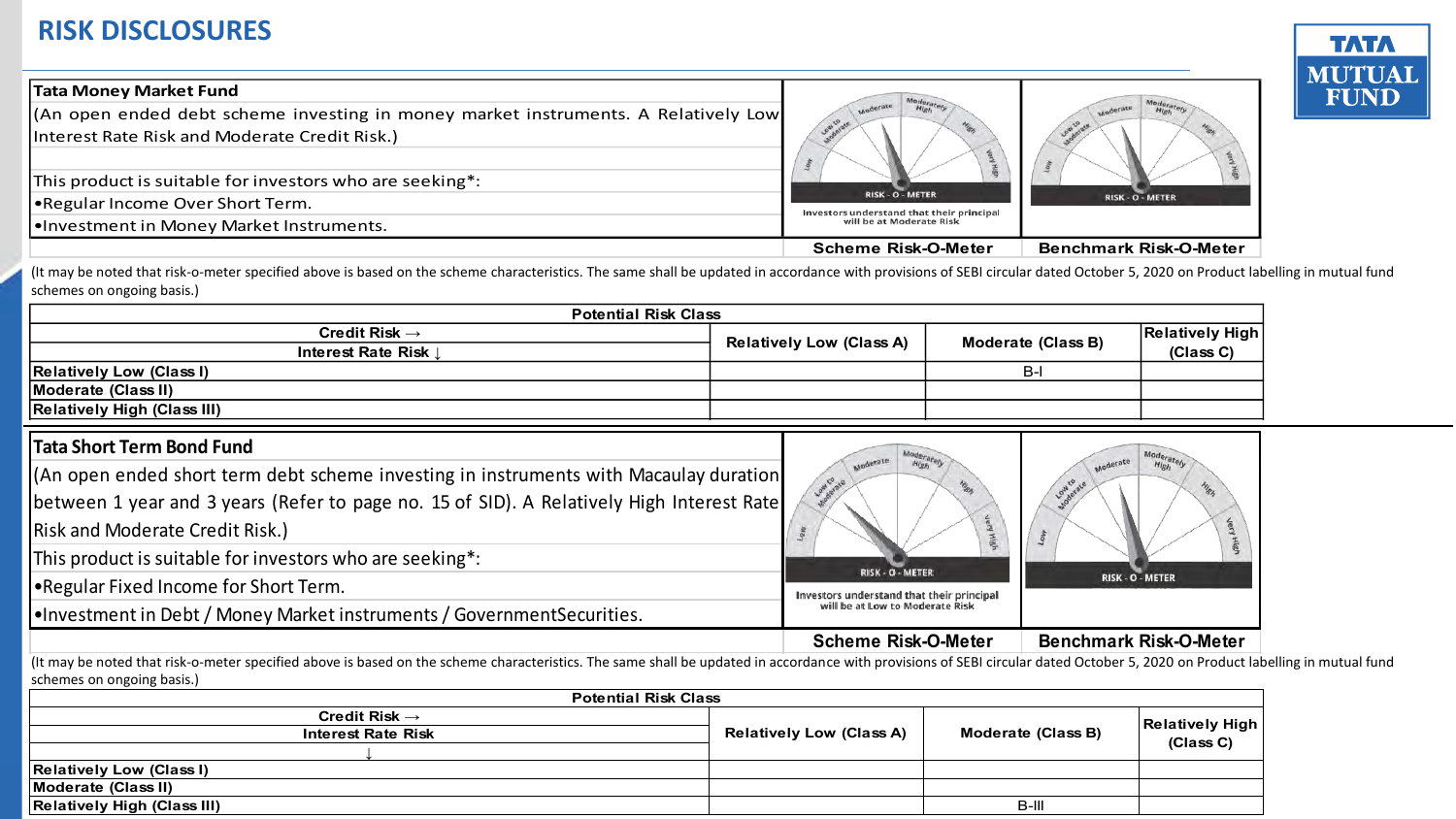

| <b>RISK DISCLOSURES</b>                                                                                                                                                                                                                                                                                                                                                                                                                                 |                                                                                                                 |                               |
|---------------------------------------------------------------------------------------------------------------------------------------------------------------------------------------------------------------------------------------------------------------------------------------------------------------------------------------------------------------------------------------------------------------------------------------------------------|-----------------------------------------------------------------------------------------------------------------|-------------------------------|
| <b>Tata Treasury Advantage Fund</b><br>(An open ended low duration debt scheme investing in instruments such that the Macaulay<br>duration of portfolio is<br>between 6 months and 12 months. (Refer page 15 of the SID). A Moderate Interest Rate Risk<br>and Moderate Credit Risk.)<br>This product is suitable for investors who are seeking*:<br><b>• Regular Fixed Income for Short Term.</b><br>Io Investment in Debt & Money Market Instruments. | <b>RAL</b><br>3<br>RISK-O-METER<br>Investors understand that their principal<br>will be at Low to Moderate Risk | RISK-O-METER                  |
|                                                                                                                                                                                                                                                                                                                                                                                                                                                         | <b>Scheme Risk-O-Meter</b>                                                                                      | <b>Benchmark Risk-O-Meter</b> |

(It may be noted that risk-o-meter specified above is based on the scheme characteristics. The same shall be updated in accordance with provisions of SEBI circular dated October 5, 2020 on Product labelling in mutual fund schemes on ongoing basis.)

| <b>Potential Risk Class</b>        |                                 |                           |                        |
|------------------------------------|---------------------------------|---------------------------|------------------------|
| Credit Risk $\rightarrow$          | <b>Relatively Low (Class A)</b> | <b>Moderate (Class B)</b> | <b>Relatively High</b> |
| Interest Rate Risk L               |                                 |                           | (Class C)              |
| <b>Relatively Low (Class I)</b>    |                                 |                           |                        |
| Moderate (Class II)                |                                 | $B-II$                    |                        |
| <b>Relatively High (Class III)</b> |                                 |                           |                        |

| <b>Tata Treasury Advantage Fund</b>                                                                                                                                                                                                  |                                                                              |  |                               |                               |
|--------------------------------------------------------------------------------------------------------------------------------------------------------------------------------------------------------------------------------------|------------------------------------------------------------------------------|--|-------------------------------|-------------------------------|
| (An open ended low duration debt scheme investing in instruments such that the Macaulay                                                                                                                                              | poerate                                                                      |  | wherate                       |                               |
| duration of portfolio is                                                                                                                                                                                                             |                                                                              |  |                               |                               |
| between 6 months and 12 months. (Refer page 15 of the SID). A Moderate Interest Rate Risk                                                                                                                                            |                                                                              |  |                               |                               |
| and Moderate Credit Risk.)                                                                                                                                                                                                           |                                                                              |  |                               |                               |
| This product is suitable for investors who are seeking*:                                                                                                                                                                             | RISK-O-METER                                                                 |  |                               |                               |
| . Regular Fixed Income for Short Term.                                                                                                                                                                                               |                                                                              |  |                               | RISK-O-METER                  |
| • Investment in Debt & Money Market Instruments.                                                                                                                                                                                     | Investors understand that their principal<br>will be at Low to Moderate Risk |  |                               |                               |
|                                                                                                                                                                                                                                      | <b>Scheme Risk-O-Meter</b>                                                   |  | <b>Benchmark Risk-O-Meter</b> |                               |
| (It may be noted that risk-o-meter specified above is based on the scheme characteristics. The same shall be updated in accordance with provisions of SEBI circular dated October 5, 2020 on Product I<br>schemes on ongoing basis.) |                                                                              |  |                               |                               |
| <b>Potential Risk Class</b>                                                                                                                                                                                                          |                                                                              |  |                               |                               |
| Credit Risk $\rightarrow$                                                                                                                                                                                                            | <b>Relatively Low (Class A)</b>                                              |  | Moderate (Class B)            | <b>Relatively High</b>        |
| Interest Rate Risk                                                                                                                                                                                                                   |                                                                              |  |                               | (Class C)                     |
| <b>Relatively Low (Class I)</b>                                                                                                                                                                                                      |                                                                              |  |                               |                               |
| Moderate (Class II)<br><b>Relatively High (Class III)</b>                                                                                                                                                                            |                                                                              |  | $B-II$                        |                               |
|                                                                                                                                                                                                                                      |                                                                              |  |                               |                               |
| <b>Tata Medium Term Fund</b>                                                                                                                                                                                                         |                                                                              |  |                               |                               |
| (An open ended medium term debt scheme investing in instruments such that the                                                                                                                                                        |                                                                              |  |                               |                               |
| Macaulay duration of the portfolio is between 3 years & 4 years (Refer to page no. 15 of                                                                                                                                             |                                                                              |  |                               |                               |
| SID). A Relatively High Interest Rate Risk and Moderate Credit Risk.)                                                                                                                                                                |                                                                              |  |                               |                               |
| This product is suitable for investors who are seeking*:                                                                                                                                                                             |                                                                              |  |                               |                               |
|                                                                                                                                                                                                                                      | <b>RISK - O - METER</b>                                                      |  |                               | <b>RISK - O - METER</b>       |
| .Income/Capital Appreciation over medium term.                                                                                                                                                                                       | Investors understand that their principal<br>will be at Moderate Risk        |  |                               |                               |
| .Investment in Debt / Money Market Instruments / Government Securities.                                                                                                                                                              |                                                                              |  |                               |                               |
|                                                                                                                                                                                                                                      | <b>Scheme Risk-O-Meter</b>                                                   |  |                               | <b>Benchmark Risk-O-Meter</b> |
| (It may be noted that risk-o-meter specified above is based on the scheme characteristics. The same shall be updated in accordance with provisions of SEBI circular dated October 5, 2020 on Product I<br>schemes on ongoing basis.) |                                                                              |  |                               |                               |
| <b>Potential Risk Class</b>                                                                                                                                                                                                          |                                                                              |  |                               |                               |

| <b>Potential Risk Class</b>        |                                                       |        |                        |
|------------------------------------|-------------------------------------------------------|--------|------------------------|
| Credit Risk $\rightarrow$          | Moderate (Class B)<br><b>Relatively Low (Class A)</b> |        | <b>Relatively</b>      |
| Interest Rate Risk I               |                                                       |        | High (Class C) $\vert$ |
| <b>Relatively Low (Class I)</b>    |                                                       |        |                        |
| Moderate (Class II)                |                                                       |        |                        |
| <b>Relatively High (Class III)</b> |                                                       | $B-II$ |                        |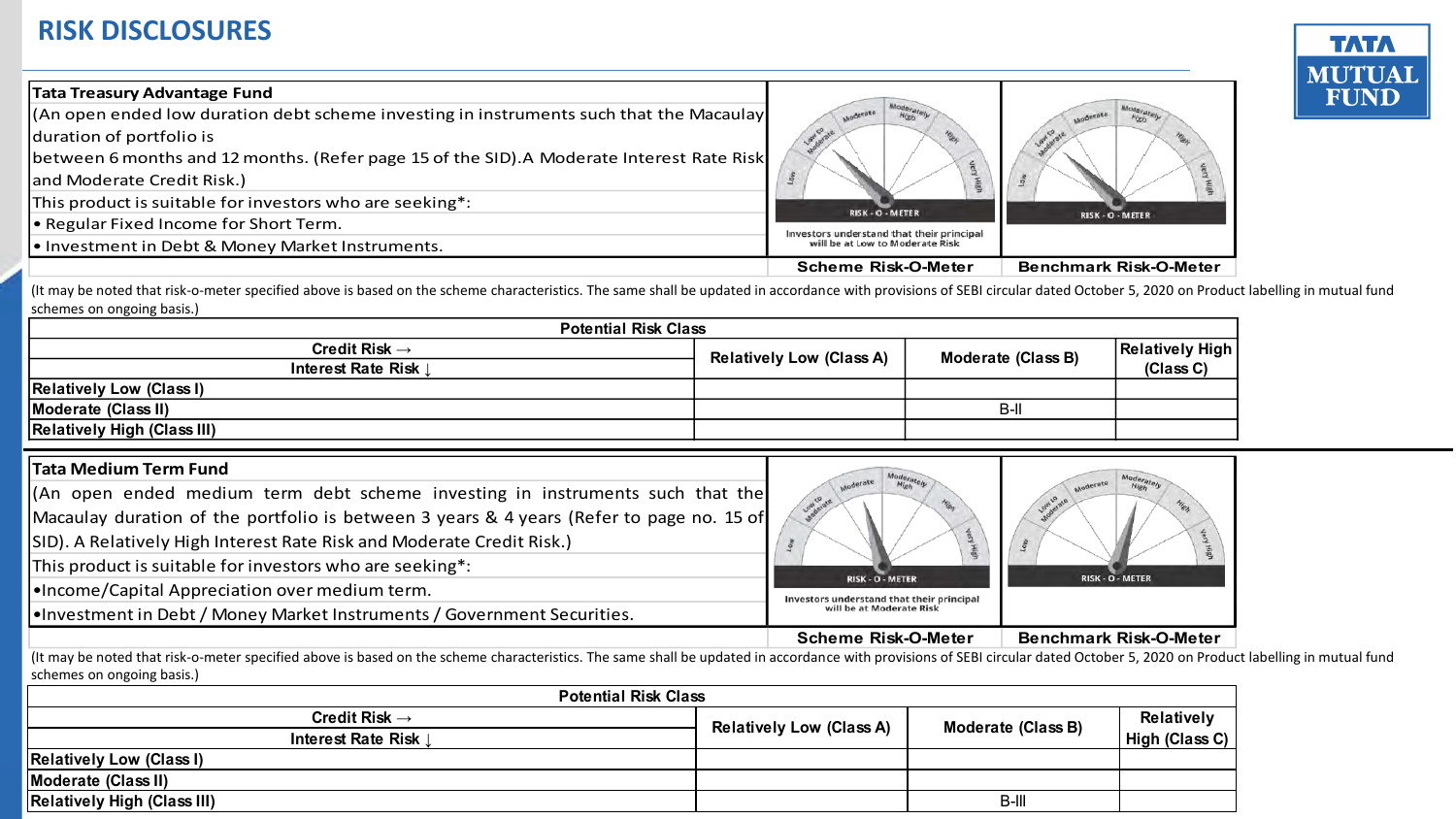

| <b>RISK DISCLOSURES</b>                                                                                                                                                                                                                                                                                                                                                                                                                                                                                                                    |                                                                                                  |                               |
|--------------------------------------------------------------------------------------------------------------------------------------------------------------------------------------------------------------------------------------------------------------------------------------------------------------------------------------------------------------------------------------------------------------------------------------------------------------------------------------------------------------------------------------------|--------------------------------------------------------------------------------------------------|-------------------------------|
| <b>Tata Floating Rate Fund</b><br>(An open ended debt scheme investing predominantly in floating rate instruments)<br>(including fixed rate instruments converted to floating rate exposures using swaps/<br>derivatives), A Relatively High Interest Rate Risk and Moderate Credit Risk.))<br>This product is suitable for investors who are seeking*:<br>•Regular Income by investing predominantly in a portfolio of floating rate instruments<br>(including fixed rate instruments converted for floating rate exposures using swaps / | RISK - O - METER<br>Investors understand that their principal<br>will be at Low to Moderate Risk | RISK - O - METER              |
| derivatives)                                                                                                                                                                                                                                                                                                                                                                                                                                                                                                                               | Scheme Risk-O-Meter                                                                              | <b>Benchmark Risk-O-Meter</b> |
| (It may be noted that risk-o-meter specified above is based on the scheme characteristics. The same shall be updated in accordance with provisions of SEBI circular dated October 5, 202<br>schemes on ongoing basis.)                                                                                                                                                                                                                                                                                                                     |                                                                                                  |                               |

(It may be noted that risk-o-meter specified above is based on the scheme characteristics. The same shall be updated in accordance with provisions of SEBI circular dated October 5, 2020 on Product labelling in mutual fund schemes on ongoing basis.)

| <b>Potential Risk Class</b>        |                                 |                    |                        |
|------------------------------------|---------------------------------|--------------------|------------------------|
| Credit Risk $\rightarrow$          | <b>Relatively Low (Class A)</b> | Moderate (Class B) | <b>Relatively High</b> |
| Interest Rate Risk                 |                                 |                    | (Class C)              |
| <b>Relatively Low (Class I)</b>    |                                 |                    |                        |
| Moderate (Class II)                |                                 |                    |                        |
| <b>Relatively High (Class III)</b> |                                 | B-III              |                        |

| Tata liquid fund                                                                                                                                                                                                          |                                                                              |                               |
|---------------------------------------------------------------------------------------------------------------------------------------------------------------------------------------------------------------------------|------------------------------------------------------------------------------|-------------------------------|
| (An open ended Liquid Scheme. A Relatively Low Interest Rate Risk and Moderate Credit                                                                                                                                     | oli Bo                                                                       | <sup>Ti</sup> BIS             |
| Risk)                                                                                                                                                                                                                     |                                                                              |                               |
| This product is suitable for investors who are seeking*:                                                                                                                                                                  |                                                                              |                               |
| • Regular Income for Short Term.                                                                                                                                                                                          | RISK - O - METER                                                             | <b>RISK - O - METER</b>       |
| . Investment in Debt / Money Market Instruments.                                                                                                                                                                          | Investors understand that their principal<br>will be at Low to Moderate Risk |                               |
|                                                                                                                                                                                                                           | <b>Scheme Risk-O-Meter</b>                                                   | <b>Benchmark Risk-O-Meter</b> |
| (It may be noted that risk-o-meter specified above is based on the scheme characteristics. The same shall be updated in accordance with provisions of SEBI circular dated October 5, 2020 o<br>schemes on ongoing basis.) |                                                                              |                               |

| <b>Potential Risk Class</b>        |                                 |                    |                        |
|------------------------------------|---------------------------------|--------------------|------------------------|
| Credit Risk $\rightarrow$          | <b>Relatively Low (Class A)</b> | Moderate (Class B) | <b>Relatively High</b> |
| Interest Rate Risk I               |                                 |                    | (Class C)              |
| <b>Relatively Low (Class I)</b>    |                                 | B-                 |                        |
| Moderate (Class II)                |                                 |                    |                        |
| <b>Relatively High (Class III)</b> |                                 |                    |                        |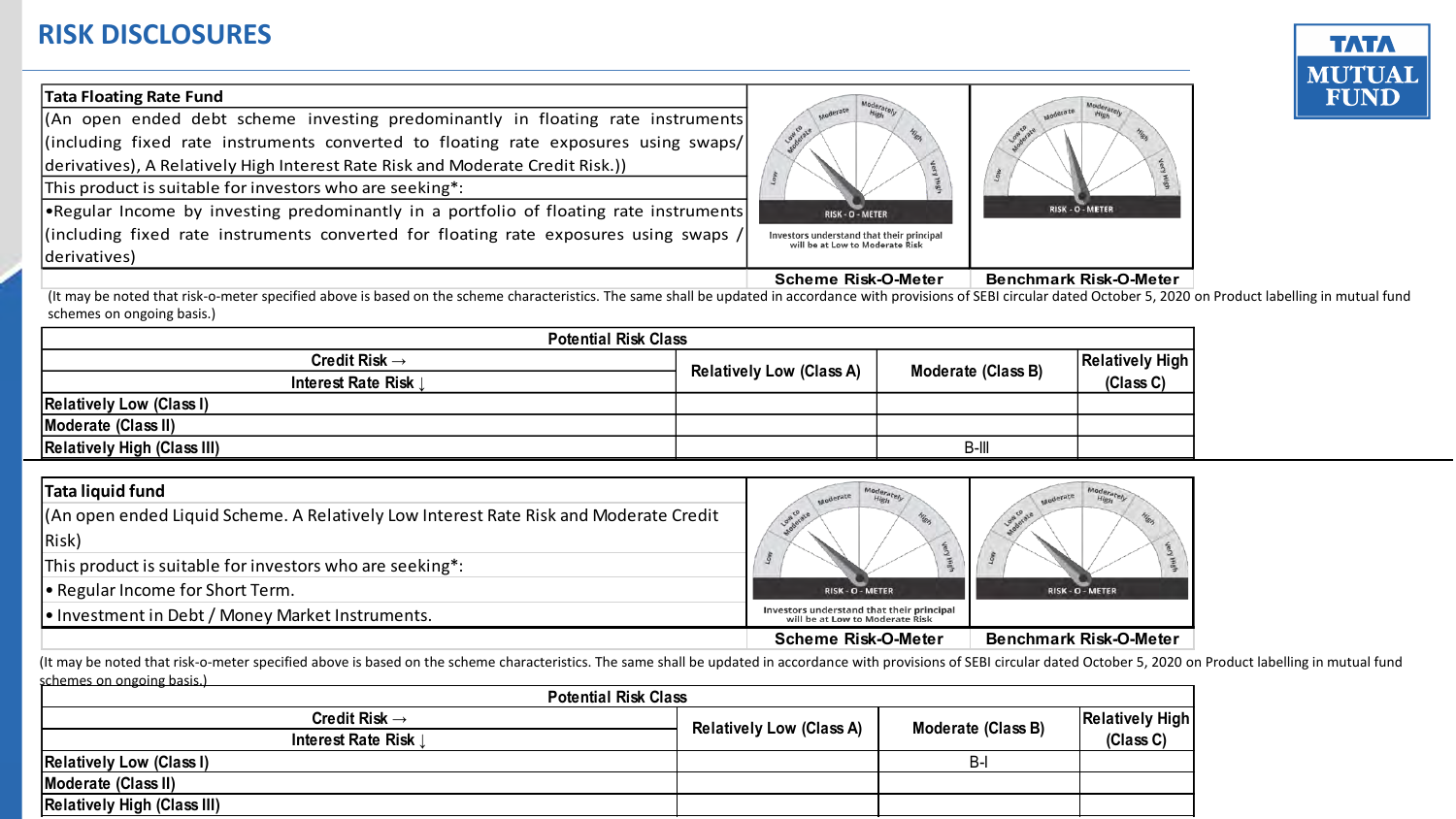

| <b>RISK DISCLOSURES</b>                                                                                                                                                                                                                                                                                                                                                                                                                                                                          |                                                                                                  |                               |
|--------------------------------------------------------------------------------------------------------------------------------------------------------------------------------------------------------------------------------------------------------------------------------------------------------------------------------------------------------------------------------------------------------------------------------------------------------------------------------------------------|--------------------------------------------------------------------------------------------------|-------------------------------|
| Tata Ultra Short Term Fund                                                                                                                                                                                                                                                                                                                                                                                                                                                                       |                                                                                                  |                               |
| (An open ended ultra-short term debt scheme investing in instruments such that the<br>Macaulay duration (Refer page 17 of SID) of the portfolio is between 3 months and 6<br>months. A Relatively Low Interest Rate Risk and Moderate Credit Risk.)<br>This product is suitable for investors who are seeking*:<br><b>Regular Income Over Short Term.</b><br>. Investment in Debt & Money Market instruments such that the Macaulay Duration of the<br>portfolio is between 3 months - 6 months. | RISK - O - METER<br>Investors understand that their principal<br>will be at Low to Moderate Risk | <b>RISK - O - METER</b>       |
|                                                                                                                                                                                                                                                                                                                                                                                                                                                                                                  | <b>Scheme Risk-O-Meter</b>                                                                       | <b>Benchmark Risk-O-Meter</b> |
| (It may be noted that risk-o-meter specified above is based on the scheme characteristics. The same shall be updated in accordance with provisions of SEBI circular dated October 5, 2020 on<br>schemes on ongoing basis.)                                                                                                                                                                                                                                                                       |                                                                                                  |                               |
| <b>Potential Risk Class</b>                                                                                                                                                                                                                                                                                                                                                                                                                                                                      |                                                                                                  |                               |

(It may be noted that risk-o-meter specified above is based on the scheme characteristics. The same shall be updated in accordance with provisions of SEBI circular dated October 5, 2020 on Product labelling in mutual fund schemes on ongoing basis.)

| <b>Potential Risk Class</b>        |                                 |                    |           |
|------------------------------------|---------------------------------|--------------------|-----------|
| Credit Risk $\rightarrow$          | <b>Relatively Low (Class A)</b> | Moderate (Class B) |           |
| Interest Rate Risk                 |                                 |                    | (Class C) |
| <b>Relatively Low (Class I)</b>    |                                 | $B -$              |           |
| Moderate (Class II)                |                                 |                    |           |
| <b>Relatively High (Class III)</b> |                                 |                    |           |

| <b>Tata Corporate Bond Fund</b>                                                                                                                                                                                              |                                                                              |                               |
|------------------------------------------------------------------------------------------------------------------------------------------------------------------------------------------------------------------------------|------------------------------------------------------------------------------|-------------------------------|
| (An open-ended debt scheme predominantly investing in AA+ and above rated corporate bonds,<br>with flexibility of any Macaulay Duration and relatively high interest rate risk and moderate credit<br>risk)                  |                                                                              |                               |
| This product is suitable for investors who are seeking*:                                                                                                                                                                     | RISK - O - METER                                                             |                               |
| <b>•</b> Regular income for medium term.                                                                                                                                                                                     |                                                                              | RISK - O - METER              |
| Predominant investment in corporate debt securities                                                                                                                                                                          | Investors understand that their principal<br>will be at Low to Moderate Risk |                               |
|                                                                                                                                                                                                                              | <b>Scheme Risk-O-Meter</b>                                                   | <b>Benchmark Risk-O-Meter</b> |
| (It may be noted that risk-o-meter specified above is based on the scheme characteristics. The same shall be updated in accordance with provisions of SEBI circular dated October 5, 2020 on P<br>schemes on ongoing basis.) |                                                                              |                               |

| <b>Potential Risk Class</b>        |                                 |                    |                |
|------------------------------------|---------------------------------|--------------------|----------------|
| Credit Risk $\rightarrow$          | <b>Relatively Low (Class A)</b> | Moderate (Class B) | Relatively     |
| Interest Rate Risk                 |                                 |                    | High (Class C) |
| <b>Relatively Low (Class I)</b>    |                                 |                    |                |
| Moderate (Class II)                |                                 |                    |                |
| <b>Relatively High (Class III)</b> |                                 | B-III              |                |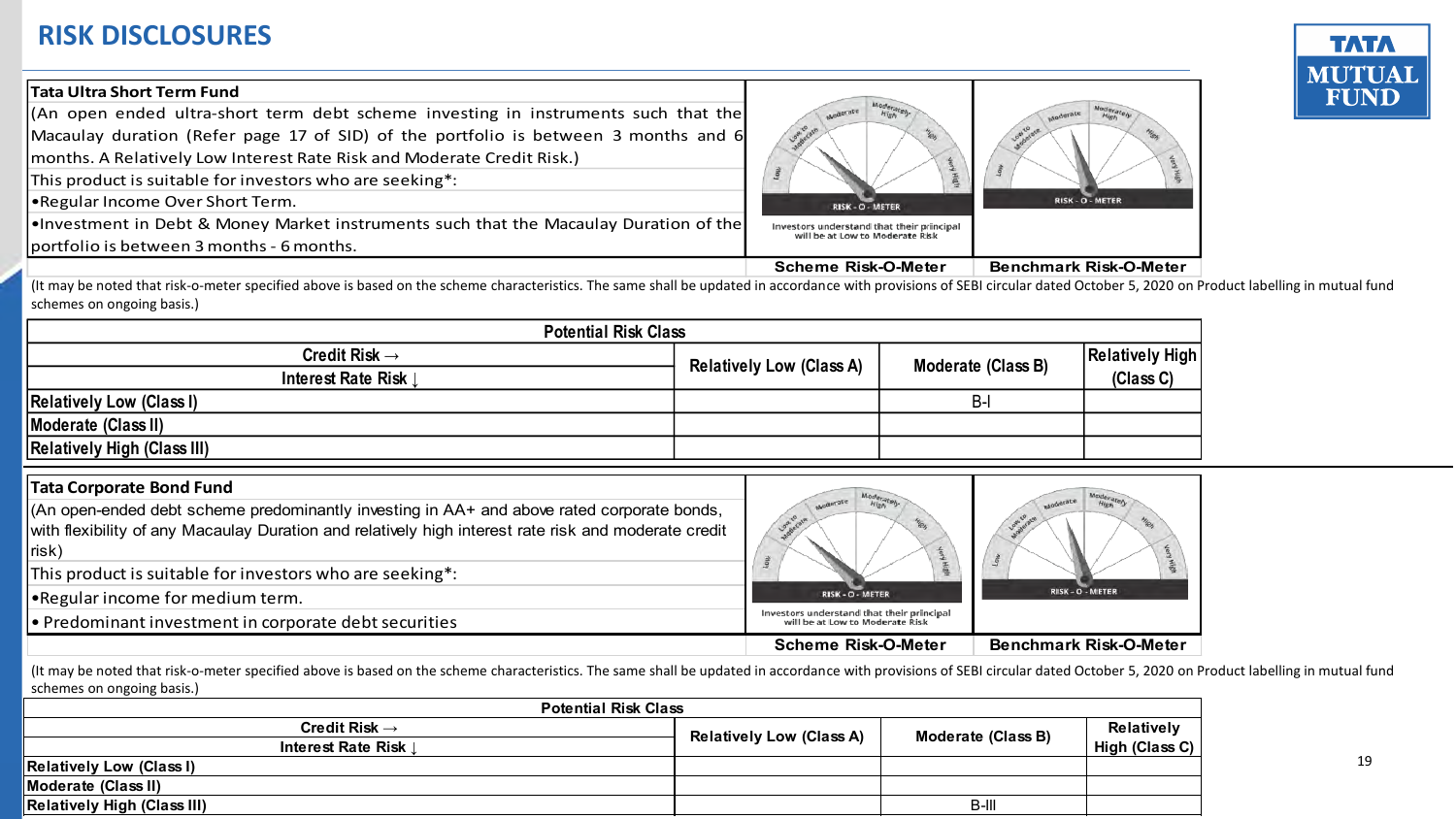

| <b>RISK DISCLOSURES</b>                                                                                                                                                                                                           |                                                                                           |                               |
|-----------------------------------------------------------------------------------------------------------------------------------------------------------------------------------------------------------------------------------|-------------------------------------------------------------------------------------------|-------------------------------|
| <b>Tata Income Fund</b><br>(An open ended medium term debt scheme investing in instruments such that the<br>Macaulay duration of the portfolio is between 4 year & 7 years (Refer to page no. 15 of SID).                         |                                                                                           |                               |
| A Relatively High Interest Rate Risk and Moderate Credit Risk.)<br>This product is suitable for investors who are seeking*:                                                                                                       |                                                                                           |                               |
| •Long Term Capital Appreciation & Regular Income.<br>. Investment in Debt & Money Market Instruments / Government Securities.                                                                                                     | RISK - O - METER<br>Investors understand that their principal<br>will be at Moderate Risk | <b>RISK - O - METER</b>       |
|                                                                                                                                                                                                                                   | <b>Scheme Risk-O-Meter</b>                                                                | <b>Benchmark Risk-O-Meter</b> |
| It may be noted that risk-o-meter specified above is based on the scheme characteristics. The same shall be updated in accordance with provisions of SEBI circular dated October 5, 2020 on Product<br>schemes on ongoing basis.) |                                                                                           |                               |
| <b>Potential Risk Class</b>                                                                                                                                                                                                       |                                                                                           |                               |

(It may be noted that risk-o-meter specified above is based on the scheme characteristics. The same shall be updated in accordance with provisions of SEBI circular dated October 5, 2020 on Product labelling in mutual fund schemes on ongoing basis.)

| <b>Potential Risk Class</b>        |                                 |                    |                |  |  |  |
|------------------------------------|---------------------------------|--------------------|----------------|--|--|--|
| Credit Risk $\rightarrow$          | <b>Relatively Low (Class A)</b> | Moderate (Class B) | Relatively     |  |  |  |
| Interest Rate Risk                 |                                 |                    | High (Class C) |  |  |  |
| <b>Relatively Low (Class I)</b>    |                                 |                    |                |  |  |  |
| Moderate (Class II)                |                                 |                    |                |  |  |  |
| <b>Relatively High (Class III)</b> |                                 | B-III              |                |  |  |  |

| Interest Rate Risk J                                                                                                                                                                                     | R <sub>1</sub>                                                               | $m$ vicus late (Viass D) | High (Class C)                |
|----------------------------------------------------------------------------------------------------------------------------------------------------------------------------------------------------------|------------------------------------------------------------------------------|--------------------------|-------------------------------|
| <b>Relatively Low (Class I)</b>                                                                                                                                                                          |                                                                              |                          |                               |
| Moderate (Class II)                                                                                                                                                                                      |                                                                              |                          |                               |
| <b>Relatively High (Class III)</b>                                                                                                                                                                       |                                                                              | $B-III$                  |                               |
|                                                                                                                                                                                                          |                                                                              |                          |                               |
| <b>Tata GILT Securities Fund</b>                                                                                                                                                                         |                                                                              |                          |                               |
| (An open-ended debt scheme investing predominantly in government securities across                                                                                                                       |                                                                              |                          | High                          |
| maturity. A Relatively High Interest Rate Risk and Relatively Low Credit Risk.)                                                                                                                          |                                                                              |                          |                               |
| This product is suitable for investors who are seeking*:                                                                                                                                                 |                                                                              |                          | iecy                          |
| $\cdot$ Long Term Capital Appreciation & Regular Income.                                                                                                                                                 | RISK - O - METER                                                             | RISK - O - METER         |                               |
| • Predominant investments in Government Securities.                                                                                                                                                      | Investors understand that their principal<br>will be at Low to Moderate Risk |                          |                               |
|                                                                                                                                                                                                          | <b>Scheme Risk-O-Meter</b>                                                   |                          | <b>Benchmark Risk-O-Meter</b> |
| (It may be noted that risk-o-meter specified above is based on the scheme characteristics. The same shall be updated in accordance with provisions of SEBI circular dated October 5, 2020 on Product lab |                                                                              |                          |                               |
| schemes on ongoing basis.)                                                                                                                                                                               |                                                                              |                          |                               |

| <b>Potential Risk Class</b>        |                                 |                    |                |  |  |  |
|------------------------------------|---------------------------------|--------------------|----------------|--|--|--|
| Credit Risk $\rightarrow$          | <b>Relatively Low (Class A)</b> | Moderate (Class B) | Relatively     |  |  |  |
| Interest Rate Risk                 |                                 |                    | High (Class C) |  |  |  |
| <b>Relatively Low (Class I)</b>    |                                 |                    |                |  |  |  |
| Moderate (Class II)                |                                 |                    |                |  |  |  |
| <b>Relatively High (Class III)</b> | A-II'                           |                    |                |  |  |  |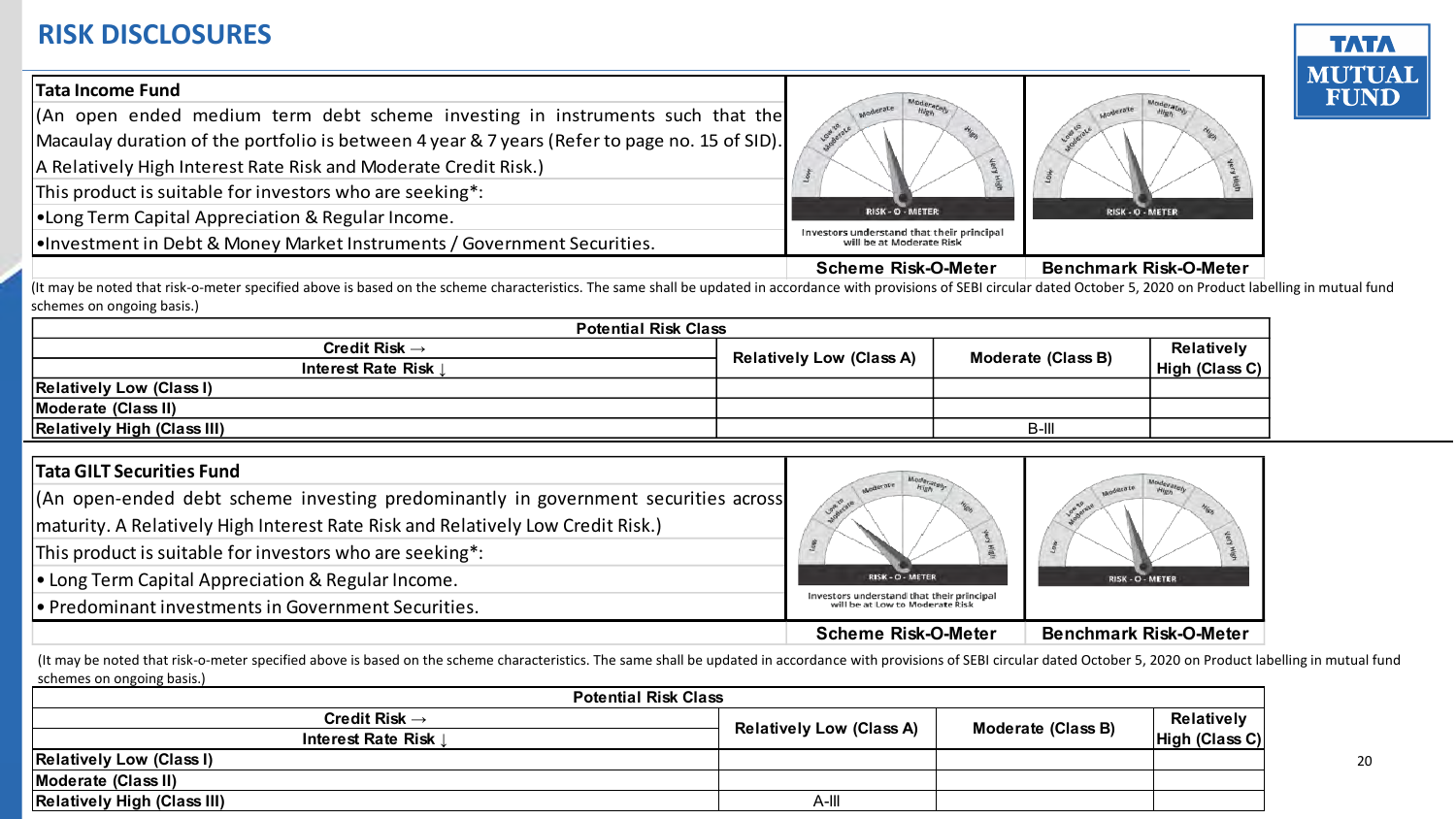

| <b>RISK DISCLOSURES</b>                                                                                                                                                                                                                                                                                                                                                                                                                                                                                                                                                                                                                                                                                                 |                                                                                                            |                               |            | <b>TATA</b><br><b>MUTUA</b> |
|-------------------------------------------------------------------------------------------------------------------------------------------------------------------------------------------------------------------------------------------------------------------------------------------------------------------------------------------------------------------------------------------------------------------------------------------------------------------------------------------------------------------------------------------------------------------------------------------------------------------------------------------------------------------------------------------------------------------------|------------------------------------------------------------------------------------------------------------|-------------------------------|------------|-----------------------------|
| <b>Tata Overnight Fund</b>                                                                                                                                                                                                                                                                                                                                                                                                                                                                                                                                                                                                                                                                                              |                                                                                                            | Moder,                        |            | <b>FUND</b>                 |
| (An open ended Debt scheme investing in Overnight Securities. A Relatively Low Interest                                                                                                                                                                                                                                                                                                                                                                                                                                                                                                                                                                                                                                 |                                                                                                            |                               |            |                             |
| Rate Risk and Relatively Low Credit Risk.)                                                                                                                                                                                                                                                                                                                                                                                                                                                                                                                                                                                                                                                                              |                                                                                                            |                               |            |                             |
| This product is suitable for investors who are seeking*:                                                                                                                                                                                                                                                                                                                                                                                                                                                                                                                                                                                                                                                                |                                                                                                            |                               |            |                             |
| .To generate reasonable returns in line with overnight rates and high liquidity over short                                                                                                                                                                                                                                                                                                                                                                                                                                                                                                                                                                                                                              |                                                                                                            |                               |            |                             |
| term.                                                                                                                                                                                                                                                                                                                                                                                                                                                                                                                                                                                                                                                                                                                   | <b>RISK - O - METER</b>                                                                                    | RISK - O - METER              |            |                             |
| . Investment in debt and money market instruments havingmaturity of upto 1 business day.                                                                                                                                                                                                                                                                                                                                                                                                                                                                                                                                                                                                                                | Investors understand that their principal<br>will be at Low Risk                                           |                               |            |                             |
|                                                                                                                                                                                                                                                                                                                                                                                                                                                                                                                                                                                                                                                                                                                         | <b>Scheme Risk-O-Meter</b>                                                                                 | <b>Benchmark Risk-O-Meter</b> |            |                             |
|                                                                                                                                                                                                                                                                                                                                                                                                                                                                                                                                                                                                                                                                                                                         |                                                                                                            |                               |            |                             |
|                                                                                                                                                                                                                                                                                                                                                                                                                                                                                                                                                                                                                                                                                                                         |                                                                                                            |                               |            |                             |
| <b>Potential Risk Class</b>                                                                                                                                                                                                                                                                                                                                                                                                                                                                                                                                                                                                                                                                                             |                                                                                                            |                               |            |                             |
| Credit Risk $\rightarrow$                                                                                                                                                                                                                                                                                                                                                                                                                                                                                                                                                                                                                                                                                               | <b>Relatively Low (Class A)</b>                                                                            | <b>Moderate (Class B)</b>     | Relatively |                             |
| <b>Interest Rate Risk</b>                                                                                                                                                                                                                                                                                                                                                                                                                                                                                                                                                                                                                                                                                               | $A-I$                                                                                                      |                               | High       |                             |
|                                                                                                                                                                                                                                                                                                                                                                                                                                                                                                                                                                                                                                                                                                                         |                                                                                                            |                               |            |                             |
|                                                                                                                                                                                                                                                                                                                                                                                                                                                                                                                                                                                                                                                                                                                         |                                                                                                            |                               |            |                             |
|                                                                                                                                                                                                                                                                                                                                                                                                                                                                                                                                                                                                                                                                                                                         |                                                                                                            |                               |            |                             |
|                                                                                                                                                                                                                                                                                                                                                                                                                                                                                                                                                                                                                                                                                                                         |                                                                                                            |                               |            |                             |
|                                                                                                                                                                                                                                                                                                                                                                                                                                                                                                                                                                                                                                                                                                                         |                                                                                                            |                               |            |                             |
|                                                                                                                                                                                                                                                                                                                                                                                                                                                                                                                                                                                                                                                                                                                         |                                                                                                            |                               |            |                             |
|                                                                                                                                                                                                                                                                                                                                                                                                                                                                                                                                                                                                                                                                                                                         | <b>RISK - O - METER</b>                                                                                    |                               |            |                             |
|                                                                                                                                                                                                                                                                                                                                                                                                                                                                                                                                                                                                                                                                                                                         |                                                                                                            | RISK - O - METER              |            |                             |
| (It may be noted that risk-o-meter specified above is based on the scheme characteristics. The same shall be updated in accordance with provisions of SEBI circular dated October 5, 2020 on Product labelling in mutual fund<br>schemes on ongoing basis.)<br><b>Relatively Low (Class I)</b><br>Moderate (Class II)<br><b>Relatively High (Class III)</b><br><b>Tata Dynamic Bond Fund</b><br>(An open ended dynamic debt scheme investing across duration, A Relatively High Interest<br>Rate Risk and Moderate Credit Risk.)<br>This product is suitable for investors who are seeking*:<br>•Short Term to Medium Capital Appreciation.<br>. Investment in Debt / Money Market Instruments / Government Securities. | Investors understand that their principal<br>will be at Low to Moderate Risk<br><b>Scheme Risk-O-Meter</b> | <b>Benchmark Risk-O-Meter</b> |            |                             |

| <b>Potential Risk Class</b>        |                                 |                    |                   |  |  |  |
|------------------------------------|---------------------------------|--------------------|-------------------|--|--|--|
| Credit Risk $\rightarrow$          | <b>Relatively Low (Class A)</b> | Moderate (Class B) | <b>Relatively</b> |  |  |  |
| Interest Rate Risk                 |                                 |                    | High (Class C)    |  |  |  |
| <b>Relatively Low (Class I)</b>    |                                 |                    |                   |  |  |  |
| Moderate (Class II)                |                                 |                    |                   |  |  |  |
| <b>Relatively High (Class III)</b> |                                 | B-III              |                   |  |  |  |

21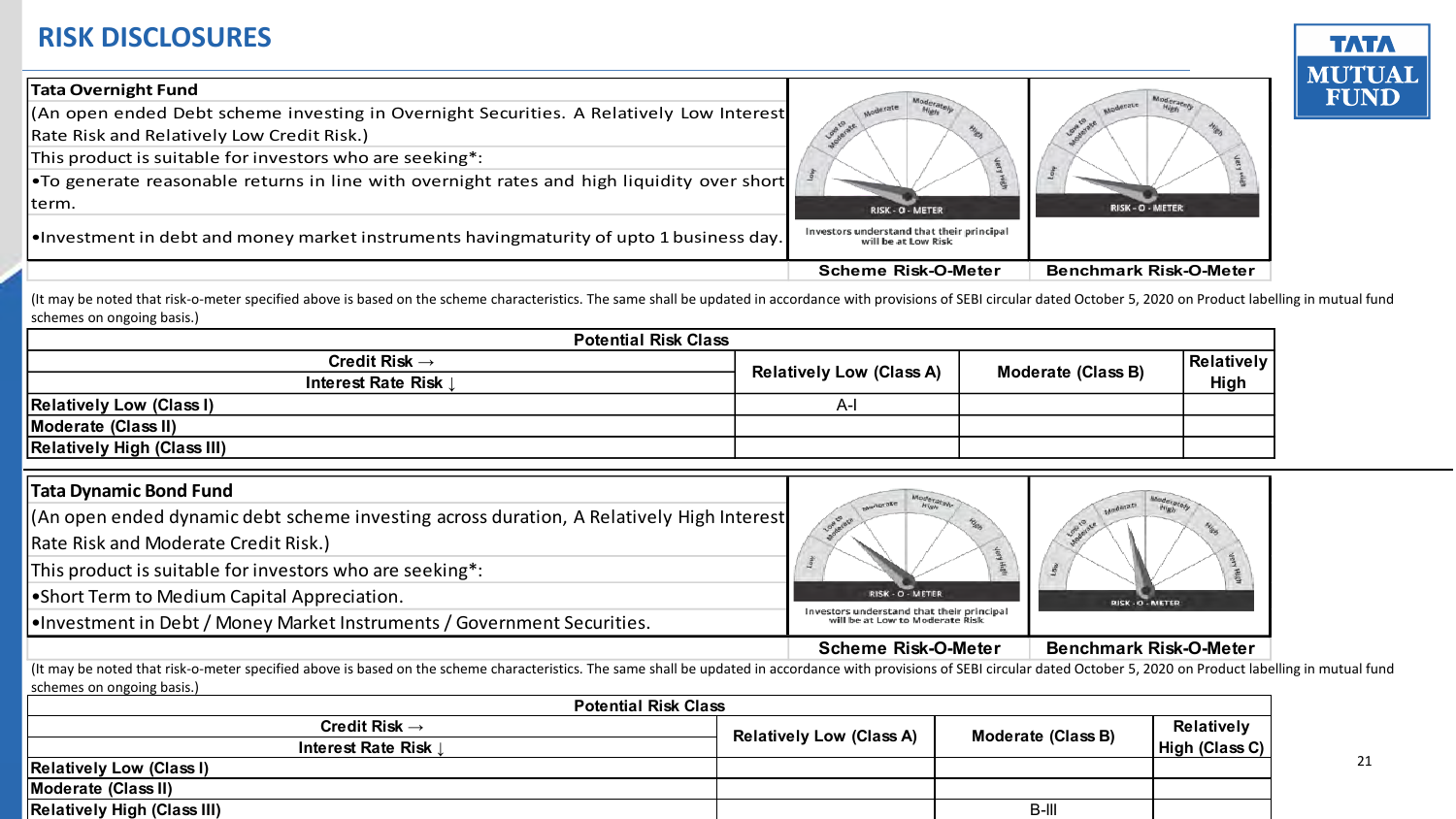

| <b>Tata Banking &amp; PSU Debt Fund</b>                                                   |                                                                              |                               |
|-------------------------------------------------------------------------------------------|------------------------------------------------------------------------------|-------------------------------|
| (An open ended debt scheme predominantly investing in debt instruments of Banks, Public   |                                                                              |                               |
| Sector Undertakings, Public Financial Institutions and Municipal Bonds. A Relatively High |                                                                              |                               |
| Interest Rate Risk and Moderate Credit Risk.)                                             |                                                                              |                               |
| This product is suitable for investors who are seeking*:                                  |                                                                              |                               |
| •Regular Income Over Short Term to Medium Term.                                           | RISK - O - METER                                                             | RISK - O - METER              |
| •Predominant investment in Debt & Money Market instruments issued by Banks, Public        | Investors understand that their principal<br>will be at Low to Moderate Risk |                               |
| Sector Undertakings & Financial Institutions.                                             |                                                                              |                               |
|                                                                                           | <b>Scheme Risk-O-Meter</b>                                                   | <b>Benchmark Risk-O-Meter</b> |

(It may be noted that risk-o-meter specified above is based on the scheme characteristics. The same shall be updated in accordance with provisions of SEBI circular dated October 5, 2020 on Product labelling in mutual fund schemes on ongoing basis.)

| <b>Potential Risk Class</b>                                                              |                                                       |                  |             |            |                        |
|------------------------------------------------------------------------------------------|-------------------------------------------------------|------------------|-------------|------------|------------------------|
| Credit Risk $\rightarrow$                                                                | <b>Relatively Low (Class A)</b><br>Moderate (Class B) |                  |             | Relatively |                        |
| Interest Rate Risk I                                                                     |                                                       |                  |             |            | High (Class C) $\vert$ |
| <b>Relatively Low (Class I)</b>                                                          |                                                       |                  |             |            |                        |
| Moderate (Class II)                                                                      |                                                       |                  |             |            |                        |
| <b>Relatively High (Class III)</b>                                                       |                                                       |                  |             | B-III      |                        |
| TATA NIFTY SDL PLUS AAA PSU BOND DEC 2027 6040 INDEX FUND                                |                                                       |                  |             |            |                        |
| An open-ended Target Maturity Index Fund investing in constituents of Nifty SDL Plus AAA |                                                       | <b>Moderates</b> | <b>High</b> |            | Moderates<br>High      |
| PSU Bond Dec 2027 60: 40 Index. A Scheme with Relatively High Interest Rate Risk and     |                                                       | Low to aim       | <b>High</b> |            | <b>HEA</b>             |
| Relatively Low Credit Risk.                                                              |                                                       |                  |             |            |                        |

| TATA NIFTY SDL PLUS AAA PSU BOND DEC 2027 6040 INDEX FUND                                                                                                                                                                                |                                                                       |                               |
|------------------------------------------------------------------------------------------------------------------------------------------------------------------------------------------------------------------------------------------|-----------------------------------------------------------------------|-------------------------------|
| An open-ended Target Maturity Index Fund investing in constituents of Nifty SDL Plus AAA                                                                                                                                                 | High<br>Low to all<br><b>High</b>                                     |                               |
| PSU Bond Dec 2027 60: 40 Index. A Scheme with Relatively High Interest Rate Risk and                                                                                                                                                     |                                                                       |                               |
| <b>Relatively Low Credit Risk.</b>                                                                                                                                                                                                       |                                                                       |                               |
| This product is suitable for investors who are seeking*:                                                                                                                                                                                 |                                                                       |                               |
| . Income over the target maturity period.                                                                                                                                                                                                | RISK-O-METER                                                          | RISK-O-METER                  |
| . Investing in constituents similar to composition of Nifty SDL Plus AAA PSU Bond Dec 2027                                                                                                                                               | Investors understand that their principal<br>will be at Moderate Risk |                               |
| 60:40 Index.                                                                                                                                                                                                                             |                                                                       |                               |
|                                                                                                                                                                                                                                          | <b>Scheme Risk-O-Meter</b>                                            | <b>Benchmark Risk-O-Meter</b> |
| (It may be noted that risk-o-meter specified above is based on the scheme characteristics. The same shall be updated in accordance with provisions of SEBI circular dated October 5, 2020 on Product label<br>schemes on ongoing basis.) |                                                                       |                               |

(It may be noted that risk-o-meter specified above is based on the scheme characteristics. The same shall be updated in accordance with provisions of SEBI circular dated October 5, 2020 on Product labelling in mutual fund schemes on ongoing basis.)

| <b>Potential Risk Class</b>        |                                 |                    |                |  |  |  |
|------------------------------------|---------------------------------|--------------------|----------------|--|--|--|
| Credit Risk $\rightarrow$          | <b>Relatively Low (Class A)</b> | Moderate (Class B) | Relatively     |  |  |  |
| <b>Interest Rate Risk</b>          |                                 |                    | High (Class C) |  |  |  |
| <b>Relatively Low (Class I)</b>    |                                 |                    |                |  |  |  |
| <b>IModerate (Class II)</b>        |                                 |                    |                |  |  |  |
| <b>Relatively High (Class III)</b> | A-III                           |                    |                |  |  |  |

22